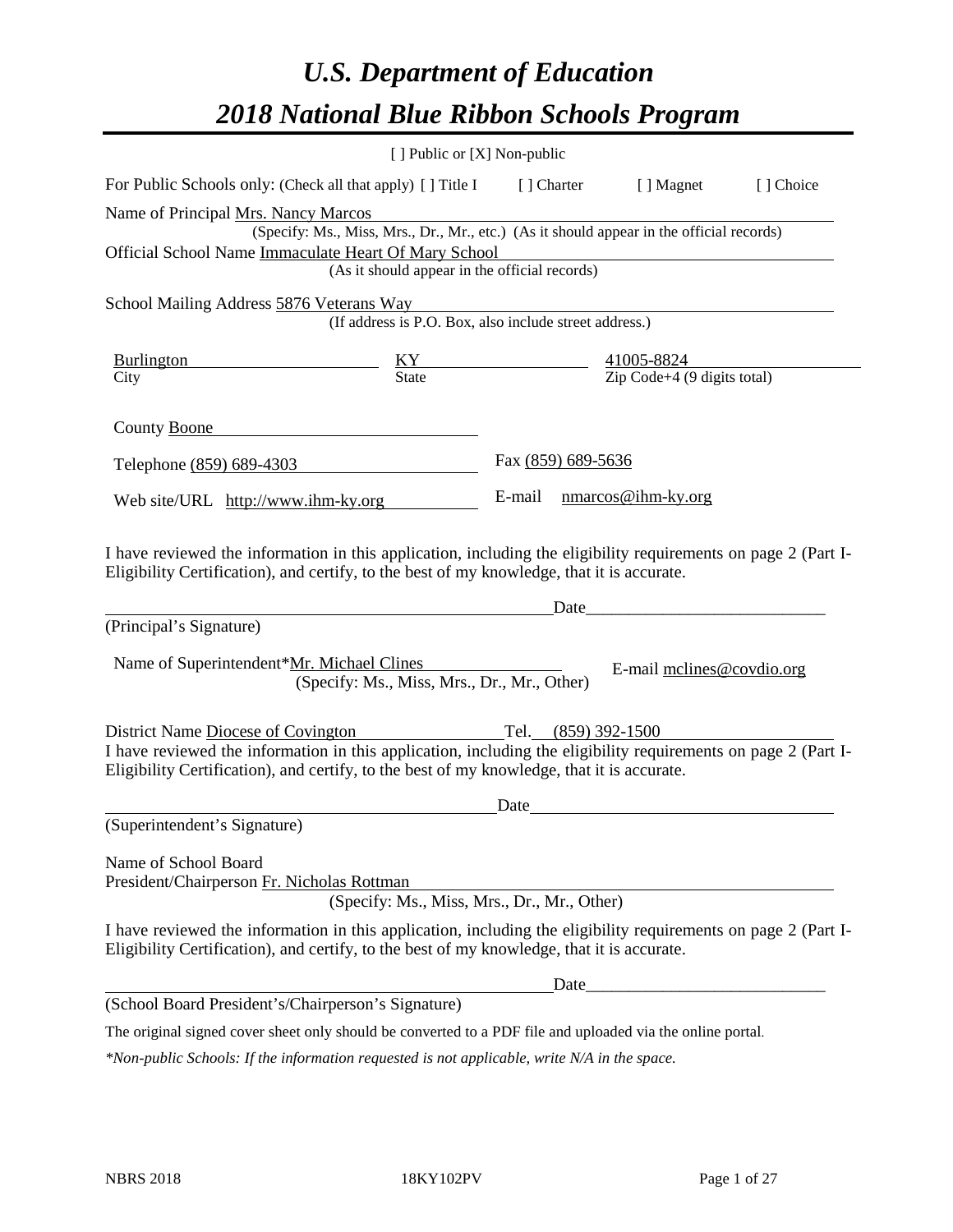- 1. The signatures on the first page of this application (cover page) certify that each of the statements below, concerning the school's eligibility and compliance with U.S. Department of Education and National Blue Ribbon Schools requirements, are true and correct. The school configuration includes one or more of grades K-12. (Schools on the same campus with one principal, even a K-12 school, must apply as an entire school.)
- 2. All nominated public schools must meet the state's performance targets in reading (or English language arts) and mathematics and other academic indicators (i.e., attendance rate and graduation rate), for the all students group and all subgroups, including having participation rates of at least 95 percent using the most recent accountability results available for nomination.
- 3. To meet final eligibility, all nominated public schools must be certified by states prior to September 2018 in order to meet all eligibility requirements. Any status appeals must be resolved at least two weeks before the awards ceremony for the school to receive the award.
- 4. If the school includes grades 7 or higher, the school must have foreign language as a part of its curriculum.
- 5. The school has been in existence for five full years, that is, from at least September 2012 and each tested grade must have been part of the school for the past three years.
- 6. The nominated school has not received the National Blue Ribbon Schools award in the past five years: 2013, 2014, 2015, 2016, or 2017.
- 7. The nominated school has no history of testing irregularities, nor have charges of irregularities been brought against the school at the time of nomination. The U.S. Department of Education reserves the right to disqualify a school's application and/or rescind a school's award if irregularities are later discovered and proven by the state.
- 8. The nominated school has not been identified by the state as "persistently dangerous" within the last two years.
- 9. The nominated school or district is not refusing Office of Civil Rights (OCR) access to information necessary to investigate a civil rights complaint or to conduct a district-wide compliance review.
- 10. The OCR has not issued a violation letter of findings to the school district concluding that the nominated school or the district as a whole has violated one or more of the civil rights statutes. A violation letter of findings will not be considered outstanding if OCR has accepted a corrective action plan from the district to remedy the violation.
- 11. The U.S. Department of Justice does not have a pending suit alleging that the nominated school or the school district as a whole has violated one or more of the civil rights statutes or the Constitution's equal protection clause.
- 12. There are no findings of violations of the Individuals with Disabilities Education Act in a U.S. Department of Education monitoring report that apply to the school or school district in question; or if there are such findings, the state or district has corrected, or agreed to correct, the findings.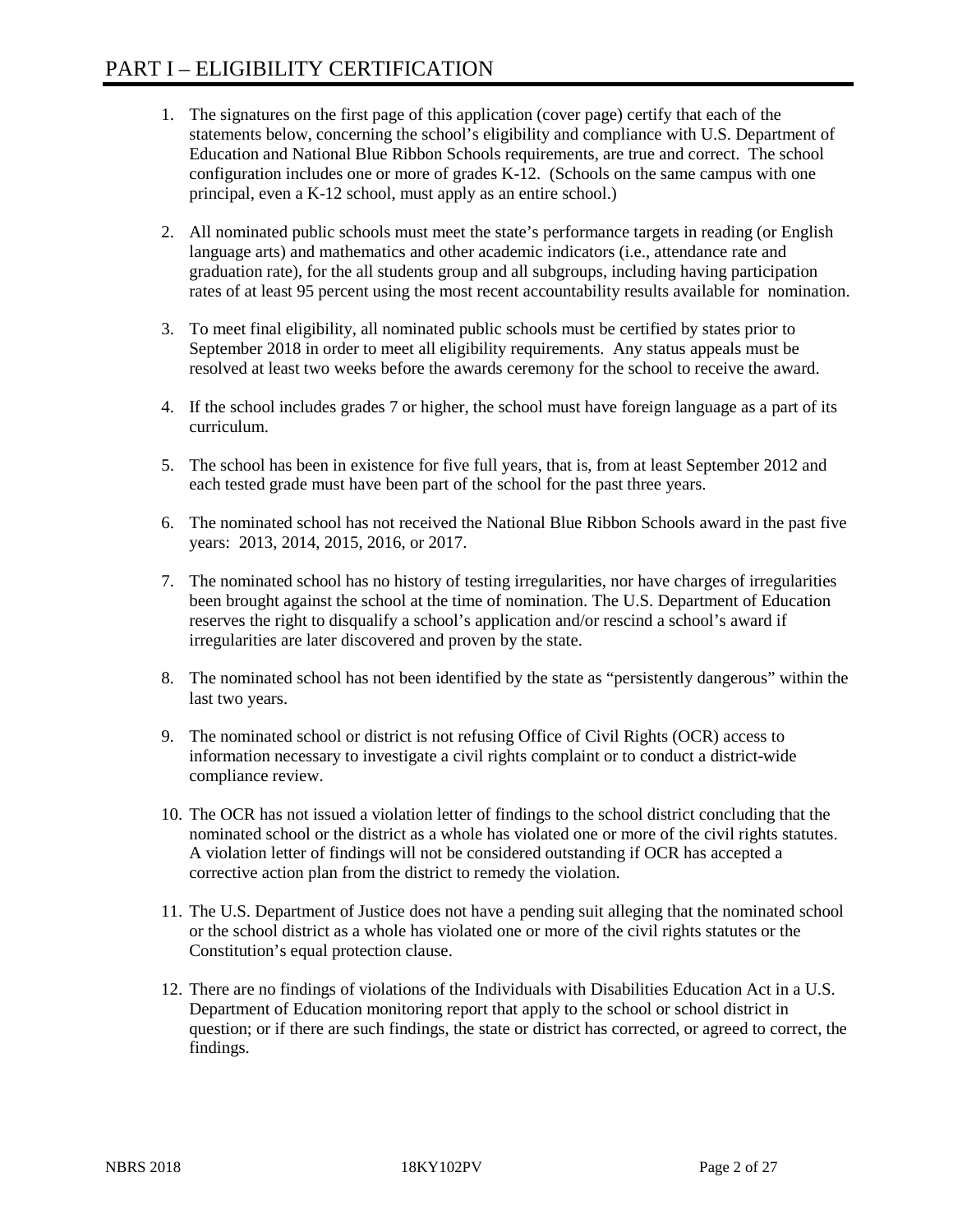# PART II - DEMOGRAPHIC DATA

#### **Data should be provided for the most recent school year (2017-2018) unless otherwise stated.**

**DISTRICT** (Question 1 is not applicable to non-public schools)

| $\perp$ | Number of schools in the district<br>(per district designation): | 0 Elementary schools (includes K-8)<br>0 Middle/Junior high schools |  |
|---------|------------------------------------------------------------------|---------------------------------------------------------------------|--|
|         |                                                                  | 0 High schools                                                      |  |
|         |                                                                  | $0 K-12$ schools                                                    |  |

0 TOTAL

**SCHOOL** (To be completed by all schools)

2. Category that best describes the area where the school is located:

[] Urban or large central city [X] Suburban [] Rural or small city/town

3. Number of students as of October 1, 2017 enrolled at each grade level or its equivalent in applying school:

| Grade                           | # of         | # of Females | <b>Grade Total</b> |
|---------------------------------|--------------|--------------|--------------------|
|                                 | <b>Males</b> |              |                    |
| <b>PreK</b>                     | 17           | 17           | 34                 |
| K                               | 10           | 23           | 33                 |
| $\mathbf{1}$                    | 23           | 27           | 50                 |
| 2                               | 21           | 21           | 42                 |
| 3                               | 26           | 22           | 48                 |
| 4                               | 20           | 26           | 46                 |
| 5                               | 26           | 33           | 59                 |
| 6                               | 32           | 34           | 66                 |
| 7                               | 22           | 38           | 60                 |
| 8                               | 29           | 39           | 68                 |
| 9                               | 0            | 0            | 0                  |
| 10                              | 0            | 0            | 0                  |
| 11                              | 0            | 0            | 0                  |
| 12 or higher                    | 0            | 0            | 0                  |
| <b>Total</b><br><b>Students</b> | 226          | 280          | 506                |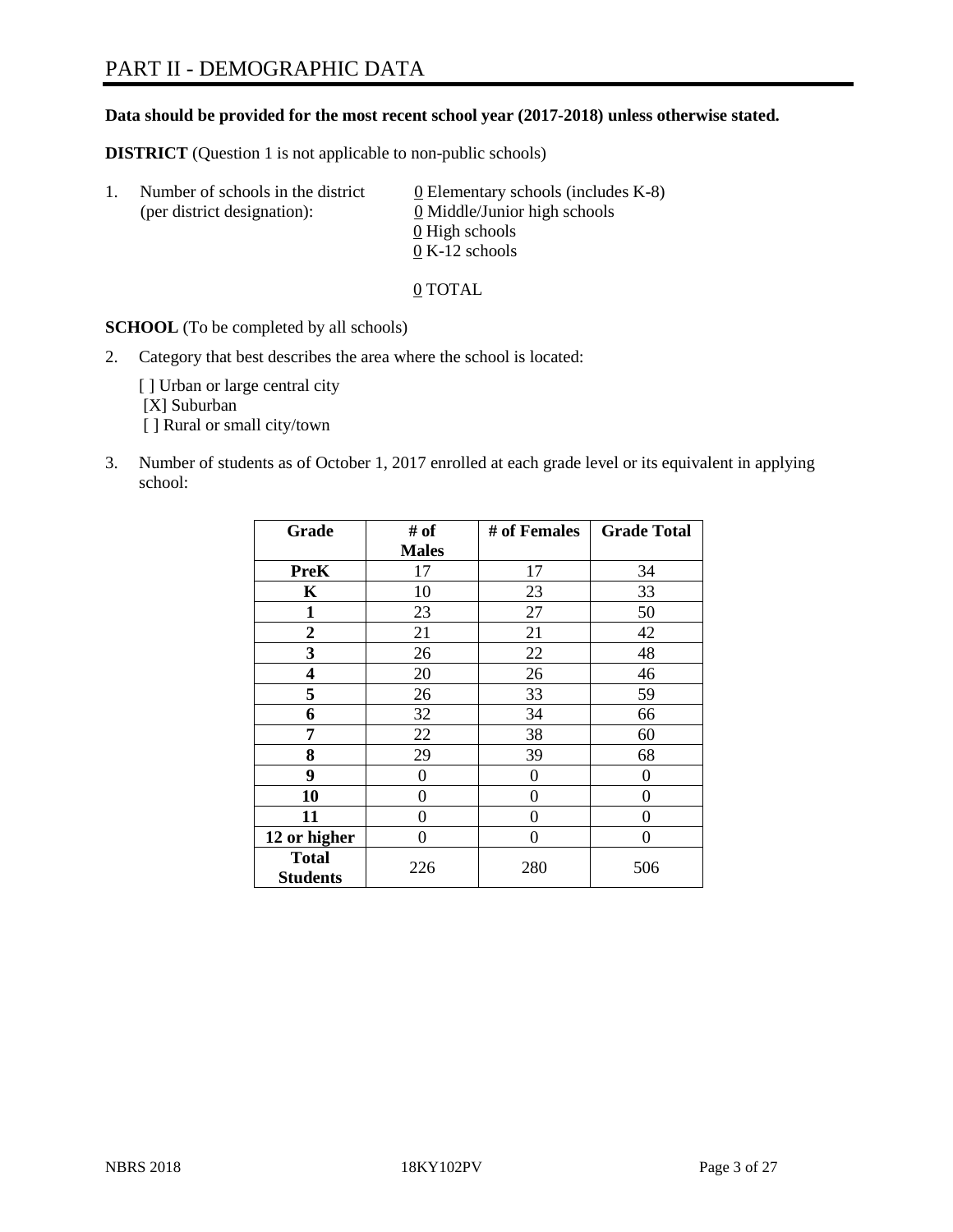4. Racial/ethnic composition of  $\qquad 0\%$  American Indian or Alaska Native the school: 2 % Asian

 % Black or African American % Hispanic or Latino % Native Hawaiian or Other Pacific Islander 93 % White % Two or more races **100 % Total**

(Only these seven standard categories should be used to report the racial/ethnic composition of your school. The Final Guidance on Maintaining, Collecting, and Reporting Racial and Ethnic Data to the U.S. Department of Education published in the October 19, 2007 *Federal Register* provides definitions for each of the seven categories.)

5. Student turnover, or mobility rate, during the 2016 – 2017 school year: 1%

If the mobility rate is above 15%, please explain.

This rate should be calculated using the grid below. The answer to (6) is the mobility rate.

| <b>Steps For Determining Mobility Rate</b>         | Answer                      |
|----------------------------------------------------|-----------------------------|
| $(1)$ Number of students who transferred to        |                             |
| the school after October 1, 2016 until the         | 4                           |
| end of the 2016-2017 school year                   |                             |
| (2) Number of students who transferred             |                             |
| <i>from</i> the school after October 1, 2016 until | $\mathcal{D}_{\mathcal{L}}$ |
| the end of the 2016-2017 school year               |                             |
| (3) Total of all transferred students [sum of      | 6                           |
| rows $(1)$ and $(2)$ ]                             |                             |
| (4) Total number of students in the school as      | 547                         |
| of October 1, 2016                                 |                             |
| (5) Total transferred students in row (3)          | 0.01                        |
| divided by total students in row (4)               |                             |
| $(6)$ Amount in row $(5)$ multiplied by 100        |                             |

6. Specify each non-English language represented in the school (separate languages by commas):

English Language Learners (ELL) in the school:  $0\%$ 0 Total number ELL 7. Students eligible for free/reduced-priced meals: 3 %

Total number students who qualify:  $\frac{14}{14}$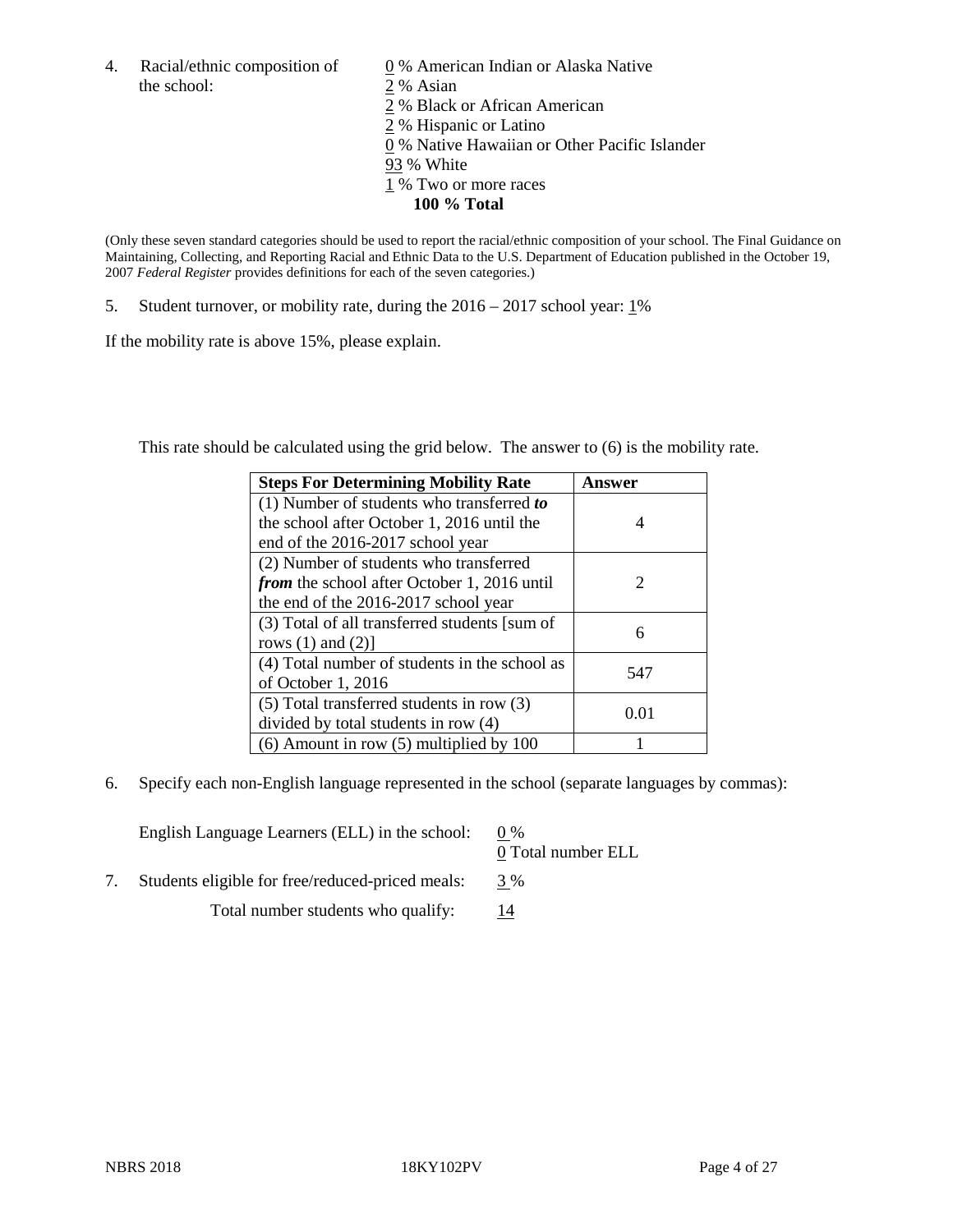47 Total number of students served

Indicate below the number of students with disabilities according to conditions designated in the Individuals with Disabilities Education Act. Do not add additional conditions. It is possible that students may be classified in more than one condition.

| 0 Autism                           | $\underline{0}$ Multiple Disabilities   |
|------------------------------------|-----------------------------------------|
| 0 Deafness                         | 0 Orthopedic Impairment                 |
| 0 Deaf-Blindness                   | 6 Other Health Impaired                 |
| 0 Developmentally Delayed          | 23 Specific Learning Disability         |
| 0 Emotional Disturbance            | 17 Speech or Language Impairment        |
| $\underline{0}$ Hearing Impairment | 1 Traumatic Brain Injury                |
| 0 Intellectual Disability          | 0 Visual Impairment Including Blindness |

- 9. Number of years the principal has been in her/his position at this school:  $1$
- 10. Use Full-Time Equivalents (FTEs), rounded to nearest whole numeral, to indicate the number of school staff in each of the categories below:

|                                                                                                                                                                                                                                | <b>Number of Staff</b> |
|--------------------------------------------------------------------------------------------------------------------------------------------------------------------------------------------------------------------------------|------------------------|
| Administrators                                                                                                                                                                                                                 | 2                      |
| Classroom teachers including those<br>teaching high school specialty<br>subjects, e.g., third grade teacher,<br>history teacher, algebra teacher.                                                                              | 25                     |
| Resource teachers/specialists/coaches<br>e.g., reading specialist, science coach,<br>special education teacher, technology<br>specialist, art teacher, etc.                                                                    |                        |
| Paraprofessionals under the<br>supervision of a professional<br>supporting single, group, or classroom<br>students.                                                                                                            | 3                      |
| Student support personnel<br>e.g., guidance counselors, behavior<br>interventionists, mental/physical<br>health service providers,<br>psychologists, family engagement<br>liaisons, career/college attainment<br>coaches, etc. | $\mathfrak{D}$         |

11. Average student-classroom teacher ratio, that is, the number of students in the school divided by the FTE of classroom teachers, e.g.,  $22:1$   $20:1$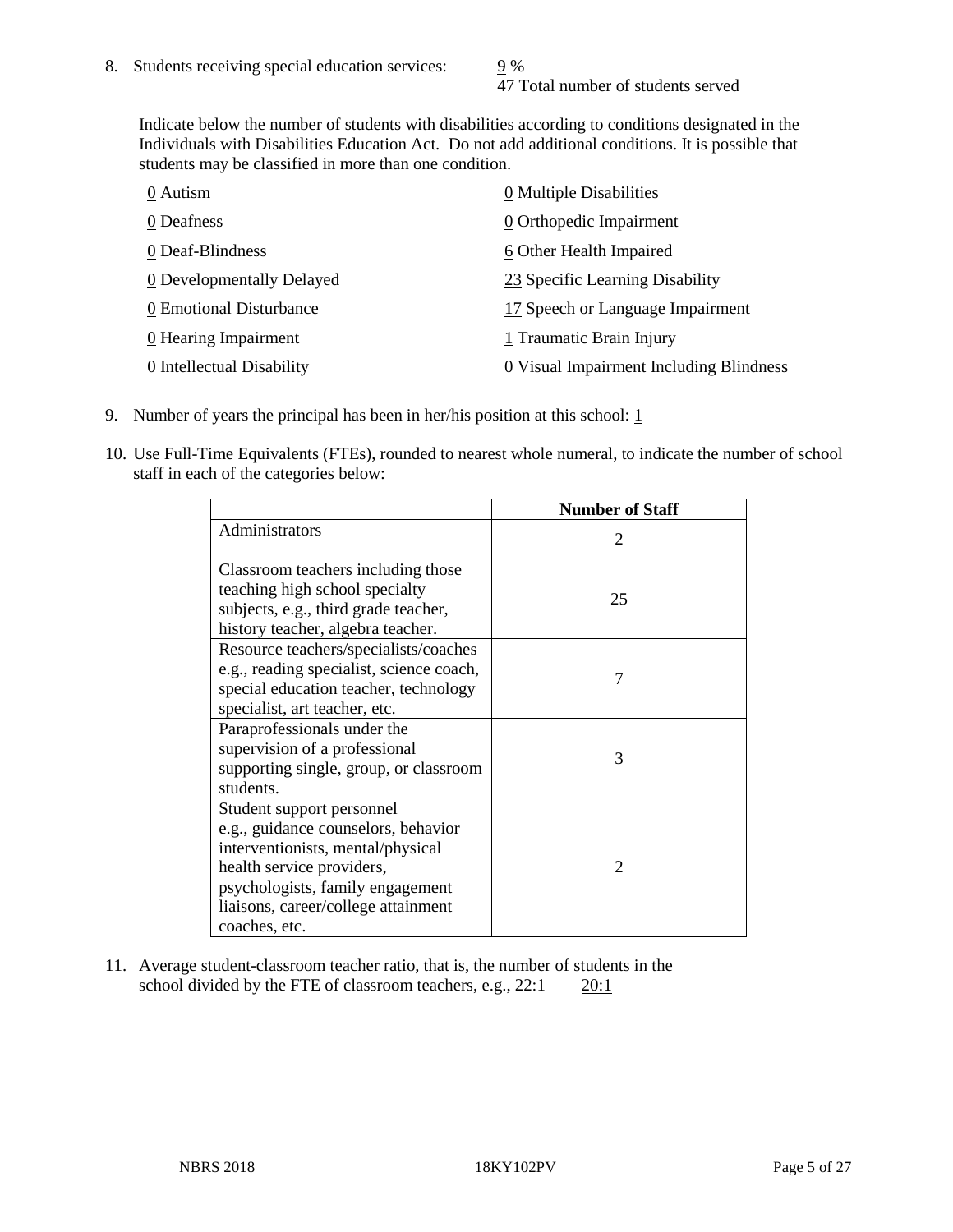12. Show daily student attendance rates. Only high schools need to supply yearly graduation rates.

| <b>Required Information</b> | 2016-2017 | $2015 - 2016$ | 2014-2015 | 2013-2012 | 2012-2013 |
|-----------------------------|-----------|---------------|-----------|-----------|-----------|
| Daily student attendance    | 98%       | 98%           | 98%       | 98%       | 98%       |
| High school graduation rate | 0%        | 0%            | 0%        | 9%        | 0%        |

#### 13. **For high schools only, that is, schools ending in grade 12 or higher.**

Show percentages to indicate the post-secondary status of students who graduated in Spring 2017.

| <b>Post-Secondary Status</b>                  |              |
|-----------------------------------------------|--------------|
| Graduating class size                         |              |
| Enrolled in a 4-year college or university    | 0%           |
| Enrolled in a community college               | 0%           |
| Enrolled in career/technical training program | 0%           |
| Found employment                              | 0%           |
| Joined the military or other public service   | 0%           |
| Other                                         | $\gamma_{0}$ |

14. Indicate whether your school has previously received a National Blue Ribbon Schools award. Yes X No

If yes, select the year in which your school received the award. 2006

15. In a couple of sentences, provide the school's mission or vision statement.

Immaculate Heart of Mary School partners with parents to provide a quality Catholic education for students, fostering their spiritual, physical, emotional, social and educational development.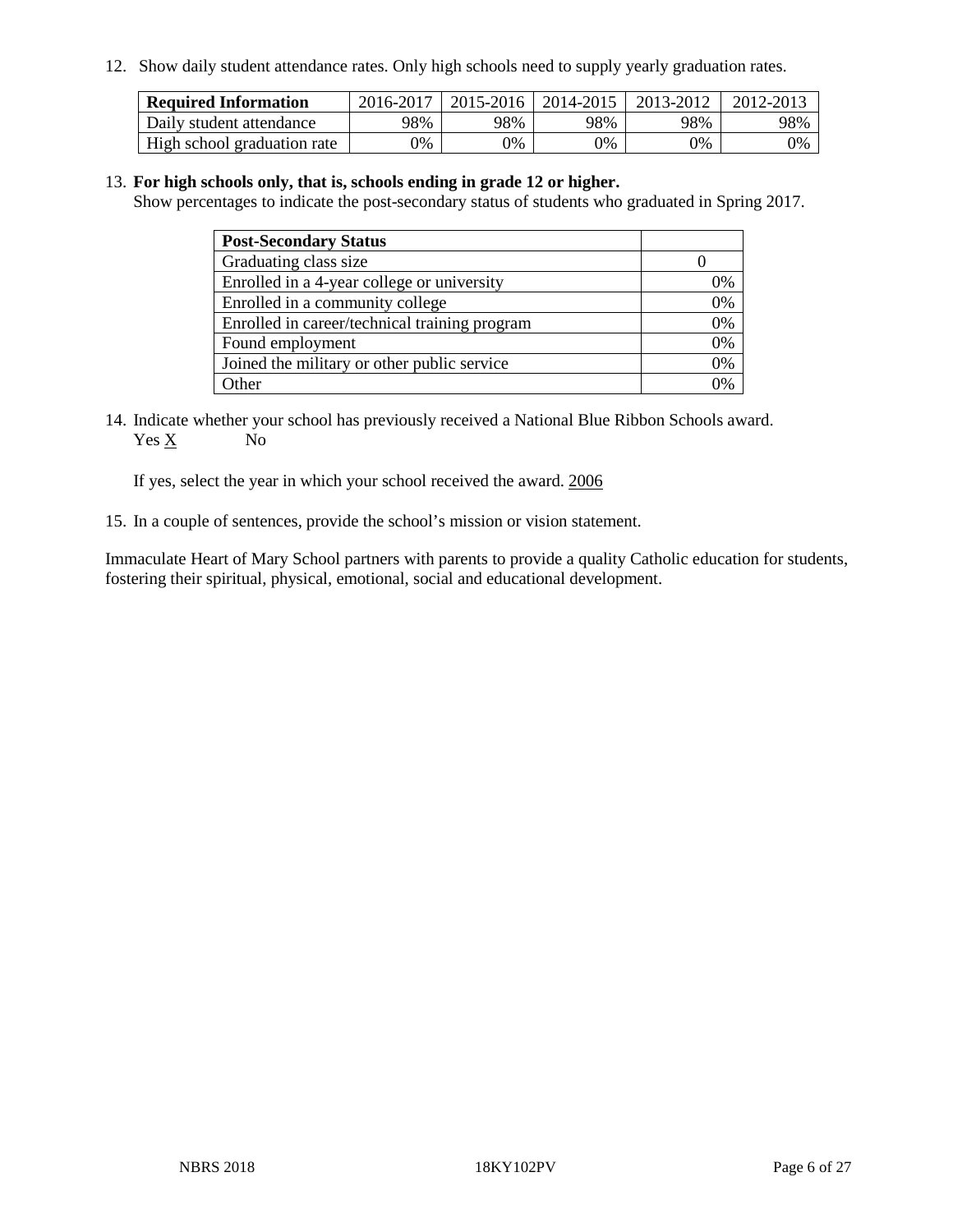# PART III – SUMMARY

Immaculate Heart of Mary School (IHM) is a 2006 Blue Ribbon PS-8th elementary school located in suburban Burlington, Kentucky, which is twelve miles south of downtown Cincinnati, Ohio. It was established by Immaculate Heart of Mary Parish in 1962, and is under the direction of the Diocese of Covington and the Department of Catholic Education, under the leadership of the bishop and superintendent of the Diocese. IHM is one of the largest elementary schools in the Diocese, with a current enrollment of 505 students. The school has a 3% Free and Reduced Lunch participation. Its population is 93% Catholic and 99% Caucasian. The longevity of the parish has led to a steadfast commitment to Immaculate Heart of Mary School and its ongoing service to the surrounding community.

IHM's pastor, parochial vicar and two permanent deacons are the spiritual leaders of the parish who partner with the school's faculty and staff to nurture spirituality. The school principal and assistant principal are in continuous collaboration with the parish leaders to form all students in their Catholic faith. The administration also includes an administrative secretary and a business manager. The school is also assisted by a part-time counselor and a full-time licensed (LPN) school nurse. There are 27 full-time teachers, which include Music, P.E., Art, Spanish, and Computer, as well as six part-time teachers. IHM employs three fulltime instructional aides, as well as two part-time instructional aides. Two instructional specialists provide individualized instruction for strategic and gifted learners throughout the school. These specialists are vital to the success of IHM's Intervention Blocks, which have directly impacted student-driven instruction, achievement and ultimately, standardized test scores. This success is evidenced by the growth shown in standardized test data.

The mission of IHM is "to partner with parents in providing a quality education for its students, fostering their religious, physical, emotional, social, and educational development." This mission is reinforced within the school by using the SAINT acronym: Serve, Achieve, Involve, Nurture, and Transform. Service projects are promoted at multiple grade levels through Creating Leaders Crew and Student Council, yearly parish service opportunities, and multiple collections for various charities. Students ACHIEVE through multiple academic groups such as Academic Team, National Junior Honor Society, and advanced English and Math classes offered in the Junior High. Students INVOLVE themselves in multiple sports programs, Drama Club, Choir, and attending the vibrant middle school youth group. Through faith assemblies, STEM/Literacy Nights, Intervention Blocks, and numerous other activities, students are NURTURED and TRANSFORMED in their faith and academics.

IHM is accredited through the Kentucky Non-public Schools Commission, Inc., and Kentucky State Board of Education recognizes their accreditation. The most recent accreditation review in 2014 noted the following strengths: IHM is strongly rooted in passing on the Catholic faith to students, prioritizes student learning through its Intervention Blocks, and is committed to a team approach through a Professional Learning Community (PLC) framework. The faculty and staff were commended for their ability to utilize data to drive instruction, for supporting all learners' needs, for providing opportunities to develop the whole child, and for offering daily prayer experiences.

IHM School's strategic plans stem from the accreditation recommendations, which were to consider funds to update textbooks, continue adding technology, add Music to the curriculum, and add a certified Spanish teacher to the Spanish program. Since this review, new textbook series have been purchased and updated for K-8 Math, 6-8 Literature, 6-8 Social Studies, and IHM is currently adopting a new Science series for 3-8. The school has grown greatly in the use of technology. There are 50 iPads available for K-5 classrooms, and a 1:1 Chromebook initiative in the Junior High. IHM has implemented an EV3 Robotics Program for 5- 8, and a WEDO Robotics Program for K-4 to enhance STEM-based learning. Every classroom is equipped with projectors and Mimio systems. Since the review, Music has been added to the Specials rotation, as well as a certified Spanish teacher to head the Spanish program.

Since winning a 2006 Blue Ribbon award, IHM has embraced the PLC ideology, a positive behavior intervention system, and created the Education Advisory Board (EAB) and Principal's Advisory Committee (PAC). Through Xavier University, teachers have attended PLC Cohorts for the past nine years. By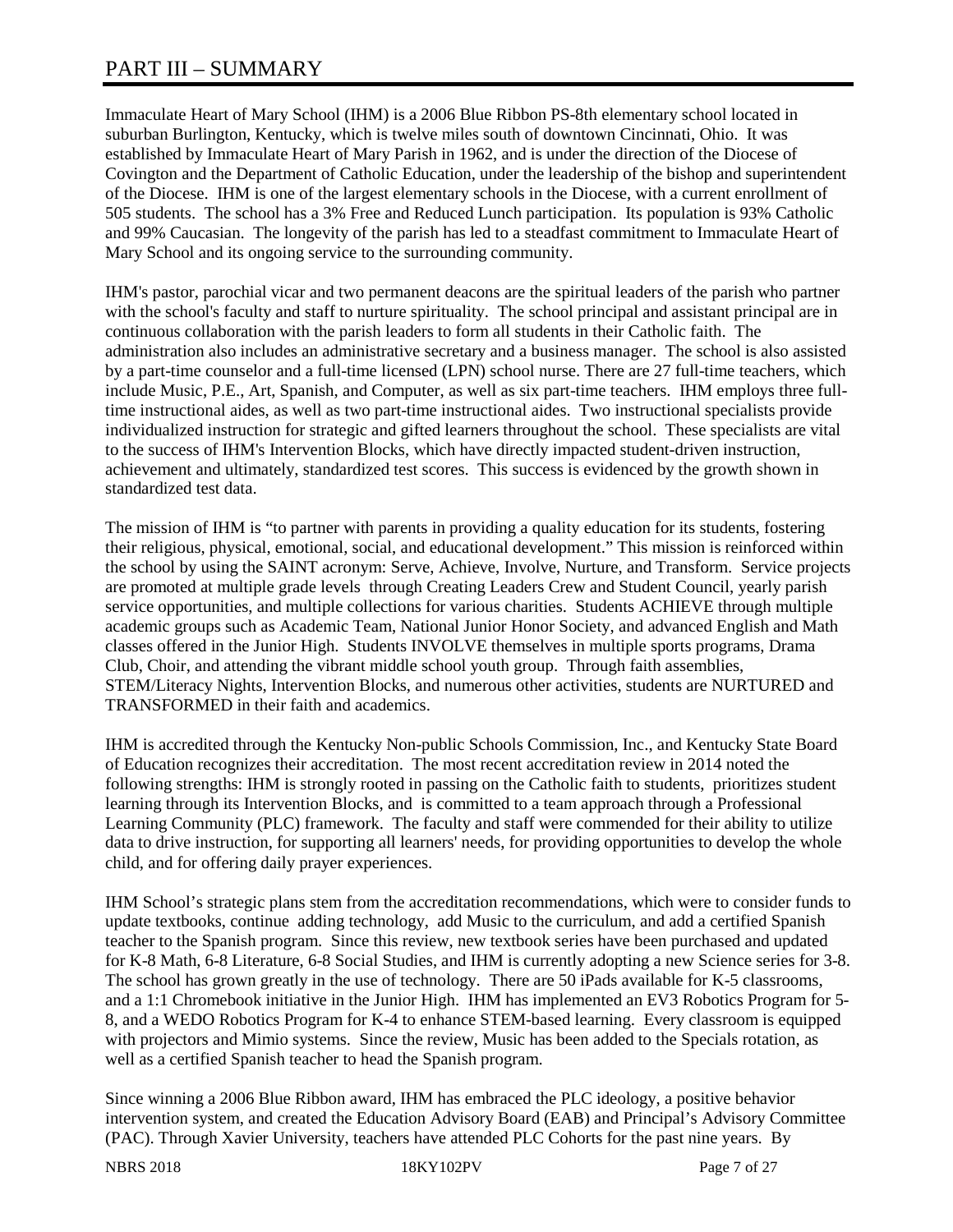building knowledge of PLC, IHM created an Intervention Block system, vertical and horizontal alignment teams, and a list of essential skills, all while strengthening Tier 1 instruction with best practices. The Junior High participates in a House System that competes by earning positive behavior points. Students throughout the building can earn Saint Code Cards, and elementary classrooms use clip charts to monitor behavior. IHM's EAB and PAC groups were established in 2015 in order to provide continual advisory input at all levels--teachers, principal, and community.

The goal of IHM is to continually reach higher.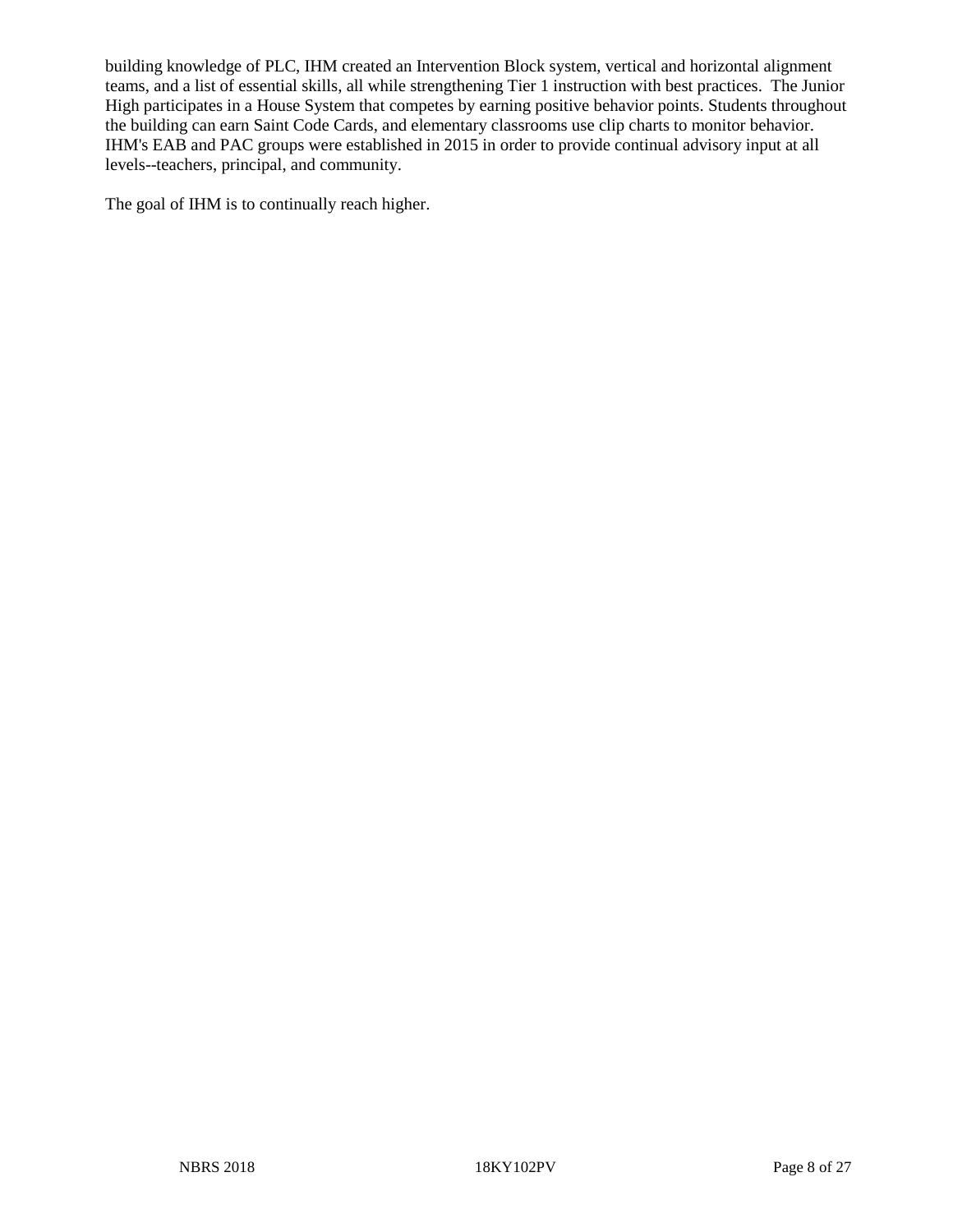### **1. Core Curriculum:**

Immaculate Heart of Mary (IHM) aligns curriculum with the Diocese of Covington and with Common Core State Standards. By establishing a Professional Learning Community (PLC), each grade level dissects both sets of learning standards and establishes essential learning skills that must be mastered by the end of each grade level. These foundational skills are also aligned within the PLC process to make sure they are fluid among all grade levels. Grade levels follow the steps of pre-assessment, formative assessment, and summative assessment to make sure each student is learning at the highest level. IHM not only focuses on academic performance, but is a faith-filled educational atmosphere that ensures all students grow in their education and faith life.

The IHM preschool program focuses on getting students Kindergarten-ready through introducing not only academic skills, but also developing students spiritually, emotionally, socially, physically, and academically. Students are introduced to letter recognition, letter formation, and sounds, as well as, math concepts of number recognition, identifying shapes, and making patterns. The preschool program also strengthens fine and gross motor skills.

Within primary and intermediate grades for Reading and Language Arts, IHM School follows Reading Street (which is aligned with Common Core State Standards) along with Orton Gillingham, the basis for phonemic awareness. The Reading curriculum is based on a spiral approach where skills are introduced and reinforced throughout the year. This gives students an opportunity to strengthen these essential skills. The Reading Street series is fluid among grade levels and includes reading, language, writing, and spelling skills. Response to Intervention is woven into the program ensuring that academic success is achieved through differentiation. Student learning is individualized--catering to strategic, on-level, and extension learners.

As students make the transition into Junior High, the classes are differentiated, and advanced classes are offered for those students who qualify. Teachers use Pearson Literature Textbook, Flocabulary vocabulary, Read Theory, and class novel units to teach aligned curriculum. In collaboration with reading skills, teachers incorporate writing that focuses on traits used in narrative, expository, and persuasive writing pieces. Teachers also include supplemental materials to engage students. For example, teachers use Quill.org to promote language mastery that can be self-paced, and Accelerated Reader to address independent reading needs. This same program is utilized for a summer reading enrichment program for grades  $3 - 8$ .

For grades K-6, the Go Math series follows Common Core Standards, which is aligned with the Diocese of Covington's Mathematics Curriculum Framework. This curriculum uses essential questions and big ideas to guide each lesson. The overarching goal is depth of knowledge and mastery of skills. Like the Reading program, Go Math spirals--revisiting essential skills and providing differentiation to all learners. Teachers supplement with computation and critical thinking questions to develop math sense, emphasizing fact fluency and problem-solving skills. Junior High also differentiates classes based upon mastery of math concepts. 7th and 8th grade use Glencoe Pre-Algebra and Algebra I curricula that align with the Go Math Series.

The IHM Science curriculum is also aligned with Diocesan standards, as well as Next Generation Science Standards. In primary grades, teachers integrate science into the Reading Street program. For grades  $4 - 8$ , Science is considered a core subject class that focuses on hands-on learning including STEM, robotics, and labs that include dissection, using both real and virtual microscopes. Programs are utilized to supplement curriculum such as Sanitation Water District for storm water runoff education, Conservation, Camp Joy Astronomy, the Kentucky Engineering Exposure Network, and the Cincinnati Zoo. These resources are employed to enhance student learning and make it as hands-on and related to real world as possible.

The Social Studies standards are aligned with the Kentucky Academic Standards. The primary grades focus on teaching the students how to be productive, caring citizens who serve others. As students move into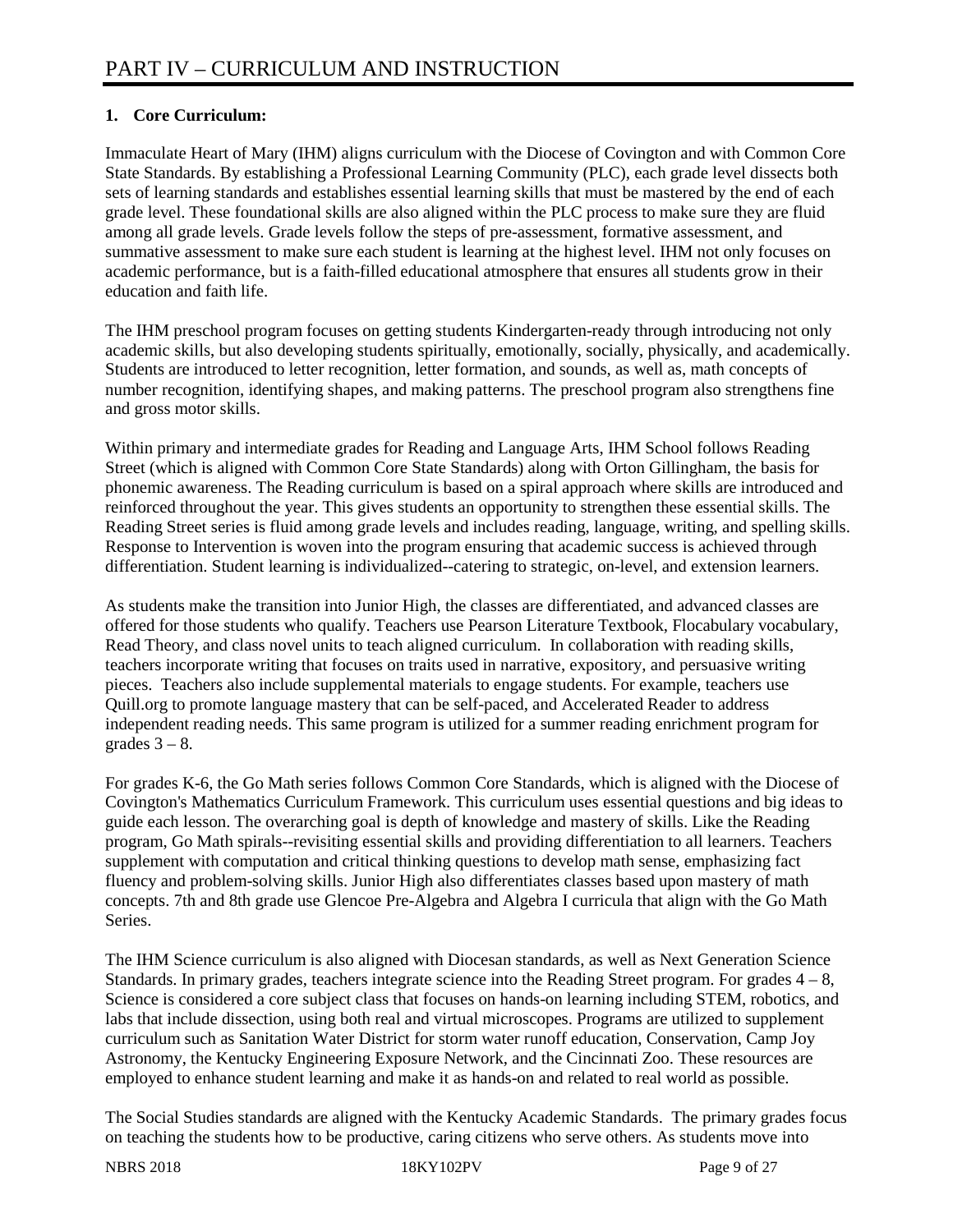intermediate levels, this ideology is still emphasized, but students also focus on the history and geography of the United States, supplemented with simulations and project-based learning. In junior high, students use History Alive, a teaching for the 21st century Social Studies curriculum, to learn about world history from ancient times to present day. 4H is also integrated in the classrooms, as well as a Geography Bee, Wax Museum, and Document Based Questions for primary sources. IHM students receive daily religious instruction and attend Mass two times a week. The Religion curriculum follows the Diocesan series, Blest Are We. IHM students deepen their understanding of their faith by learning about the Sacraments, the Ten Commandments, and how to live a virtuous life.

At IHM, the curriculum is aligned vertically and our essential skills are constantly revisited to ensure students are prepared for the next grade level. There is a school-wide essential skills document that is followed, which also includes a pacing guide. Each teacher individualizes student learning by teaching to students' learning styles coupled with differentiated instruction.

### **2. Other Curriculum Areas:**

Immaculate Heart of Mary's curriculum is enhanced through an extensive fine arts program, which includes music, art, technology, Spanish and physical education. The ultimate goal is to help students reach their individual potential by fostering their spiritual, physical, emotional and academic development.

Students, in K-8, receive art class once a week for a 40 minute period. IHM's art teacher has a passion for instilling in all students an appreciation of art. She inspires students to uncover and utilize their often hidden artistic talents. In keeping with our growth mindset philosophy, students are encouraged to take risks in art class. Last year alone, IHM had students who won both Diocesan and district art competitions. IHM's art program focuses on a variety of mediums and overall art appreciation. There are two after school art clubs offered to students: one focuses on the skills of drawing and painting and the other has a focus on textile and sculpting. Students' masterpieces are showcased each spring at our annual art exhibit.

Students at IHM attend Music class once per week for 40 minutes. The emphasis is predominantly on music appreciation. Throughout music classes in K-3, students are expected to demonstrate basic rhythmic patterns. In grades 4-8, the emphasis shifts to teaching IHM students to read, write and demonstrate their music ability on a piano/keyboard. The study of musical periods and music history is also emphasized. They are also introduced to the periods of musical history. Music is tied in as an "art," and students begin to see the connection between music, art and other forms of fine arts. Finally, the students' God given instrument, his or her own voice, is also a focus for the students as they explore their own vocal range and understand that it can be an "instrument" in a piece of music.

Physical education classes are attended by every student once a week for 40 minutes. Characteristics that are fostered are: a good attitude, 100% effort, cooperation and team building. At IHM, fitness is taught by engaging students in a wide range of age appropriate activities that are aligned with national and state standards for physical education instruction. The main goal of PE class is to help develop well-rounded and physically fit students.

IHM students, from Pre-K through 8th grade, are enrolled in Spanish class. IHM is in compliance with the program's foreign language requirements, as well as aligned with the school's essential skills. Each grade level attends class once per week for a 40 minute session. Through a multisensory approach, students learn an appreciation for other Spanish speaking countries and their cultures. By utilizing the TPR Method (Total Physical Response), the instructor has familiarized students with basic commands. In addition to the textbooks and workbooks that are used from Kindergarten through 8th grade, the use of Realia (authentic materials) is implemented in order to ensure that the students are experiencing the language in a real-world setting. Students view age-appropriate news clips, music videos, and excerpts from contemporary television programs. Through these sources, our students are able to access vocabulary from a broad range of topics, and are not limited to basic classroom vocabulary. The Spanish classroom also contains a large selection of books such as history, culture and religion in Spanish for the students to check-out and take home to read.

NBRS 2018 18KY102PV Page 10 of 27 Knowing the importance of digital technology in the 21st century, IHM students become proficient in the most cutting edge technology skills. Technology is taught at IHM for kindergarten through eighth grade.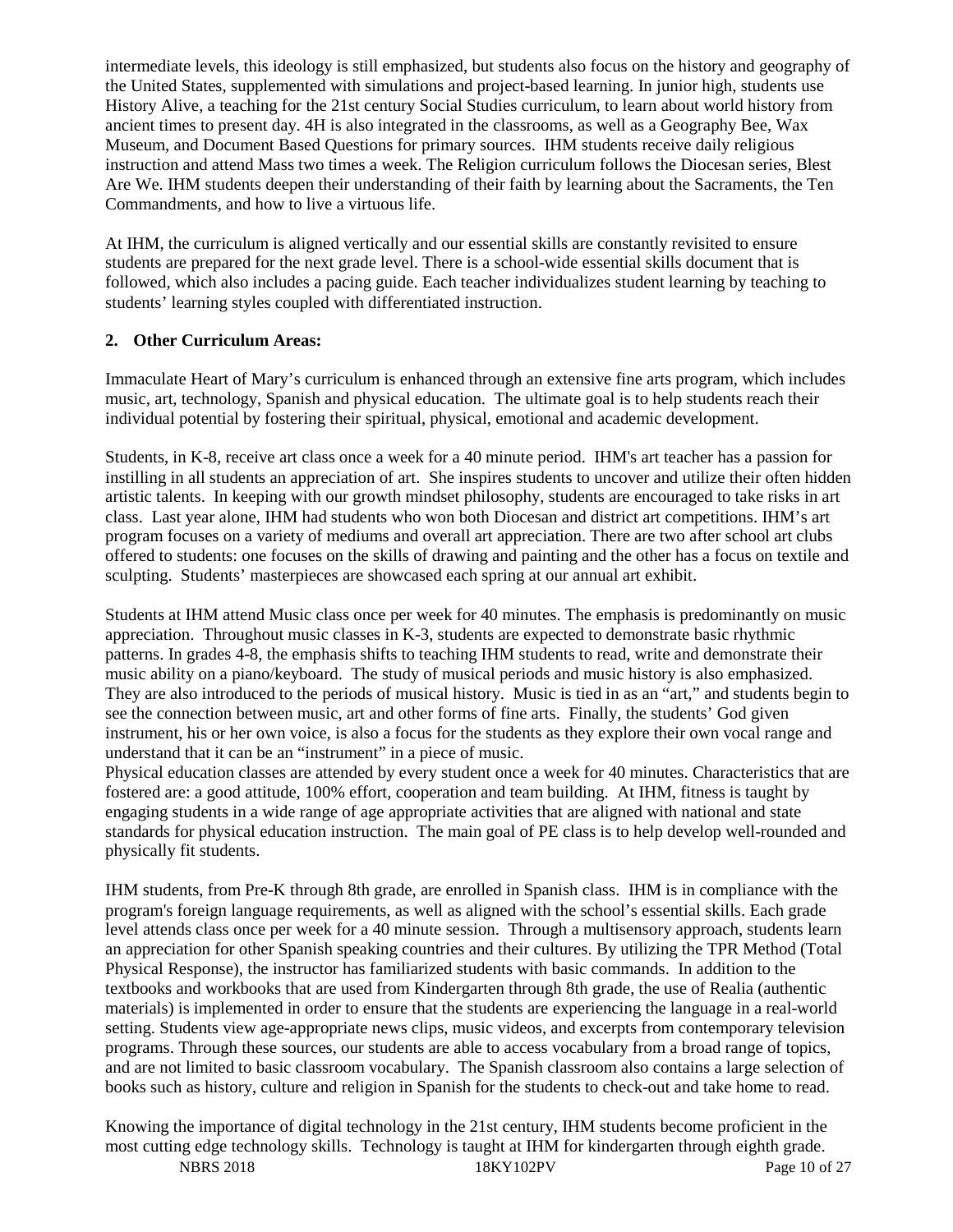The computer lab consists of 30 computers. Students in K-5 have a variety of technology available such as computers, Chromebooks, Smartboards, document cameras and iPads. The junior high has implemented a 1:1 technology using Chromebooks. Every student in grades 6-8 utilizes his or her Chromebook as an integral part of daily instruction. IHM's technology curriculum involves teaching younger grades, K -5, the basics of the computer, introducing the keyboard, Microsoft Office and digital citizenship. In junior high, students strive to become competent in keyboarding, all Microsoft Office products and Google technologies they also continue with web design, coding and digital citizenship. IHM's goal is not only for its students to master technology skills, but to teach them a safe and responsible way to integrate it into their daily lives.

### **3. Instructional Methods, Interventions, and Assessments:**

Immaculate Heart of Mary School is a Professional Learning Community (PLC). The administration and majority of teachers have been participating in the PLC program at Xavier University in Cincinnati, Ohio for several years. Being a PLC school drives the instructional compass for all teachers and students. Collaboration between teachers within a grade level and the vertical grade levels is standard at IHM. Grade level teachers meet at least once a week to discuss curriculum, student progress, and stay abreast of current issues. Teachers also meet with other grade levels once a month to vertically align curriculum.

Response to Intervention (RTI) plays a vital role in student success. IHM is a data driven school, using skill by skill assessments to drive instruction and interventions in order to meet individual student needs. IHM has two certified teachers serving as Intervention Specialists who have received extensive training in a variety of instructional methods, such as Orton-Gillingham, RTI/PLC certification, differentiated and tiered instruction. An Intervention Block is a part of every IHM student's weekly schedule. Using data from core instruction and/or standardized tests, such as MAP and Terra Nova, achievement gaps are analyzed and broken down into identifiable skills that need reinforcement. Areas of weaknesses and strengths are spotlighted at the individual, grade and school-wide level. Students are given a common assessment that focuses on the chosen skill. Results are analyzed and students are placed into one of three groups, Strategic, On-Track, or Extension. The strategic group consists of students who have not achieved the benchmark level for this skill. The on-track group are students who have benchmarked for the skill, while the extension group is made up of students who demonstrate superior achievement. Teachers incorporate instructional methods catered to meet the diverse needs of all types of learners: visual, auditory and kinesthetic.

Differentiated teaching methods are used during Tier I instruction, but especially during Intervention Block. Teachers use many manipulatives and forms of technology such as: iPads, Chromebooks, smart boards, Mimios, and the computer lab. During Intervention Block, IHM's specialists, along with the most qualified teacher from each grade level team, work with the strategic group implementing research-based interventions. This low student/teacher ratio in the strategic group ensures intense, individualized instruction for struggling students. The students in the on-track group still focus on the specified skill to reinforce learning. The teacher expands learning along parallel platforms with learning centers. The extension group goes beyond the average norm for the grade level with enrichment activities expanding students' breadth of knowledge. Students are continually challenged, using strategies from higher levels of Bloom's Taxonomy to extend and enrich their understanding. They focus on creating, evaluating and analyzing in order to deepen their knowledge and make real-world connections.

After a few cycles of Tier II intervention, the strategic group is administered the same common, formative assessment to measure a student's individual growth and teacher effectiveness. Teachers and specialists collaborate to reflect on the data and adjust instructional strategies to ensure all students' success. Those students who reach the benchmark are graduated into the on-track group. The intervention cycle continues until the number of students in the strategic group is reduced to 3-5% of the overall population. These students are transitioned into Tier III research-based interventions to continue working on the skill. Then, a new essential skill is chosen, assessments are given, and the students are divided into appropriate groups. Student progress with each skill is measurable and aids in driving instruction.

Immaculate Heart of Mary School strives to be one of the best schools in the nation by helping its students achieve high levels of success. The implemented instructional methods, interventions, and assessments, along with the core and specials curriculum, provide the framework of an educational community that is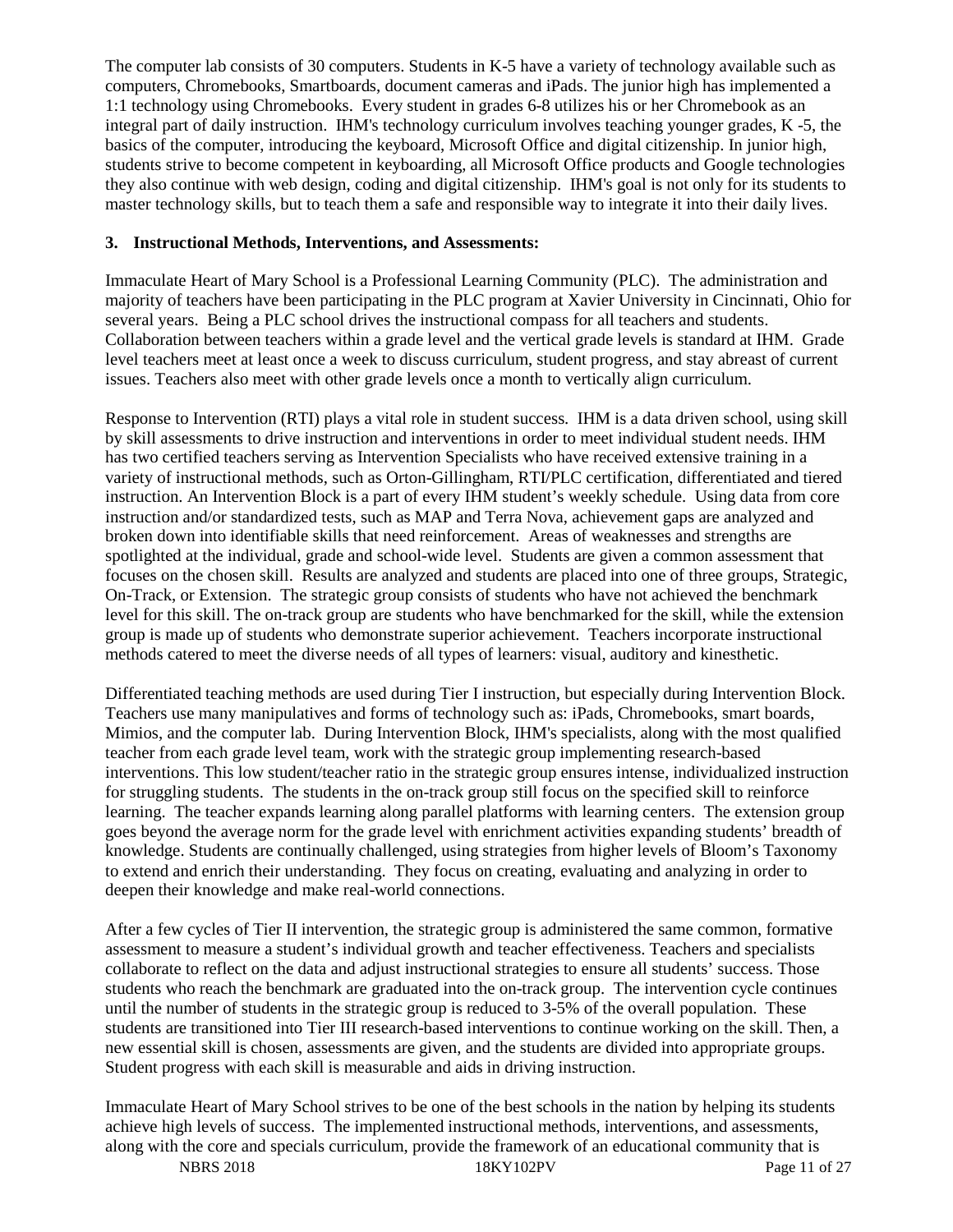progressive and high achieving. As students' needs become more and more diverse, this highly-effective RTI approach enables IHM School to be as inclusive as possible, while helping every student meet their academic potential.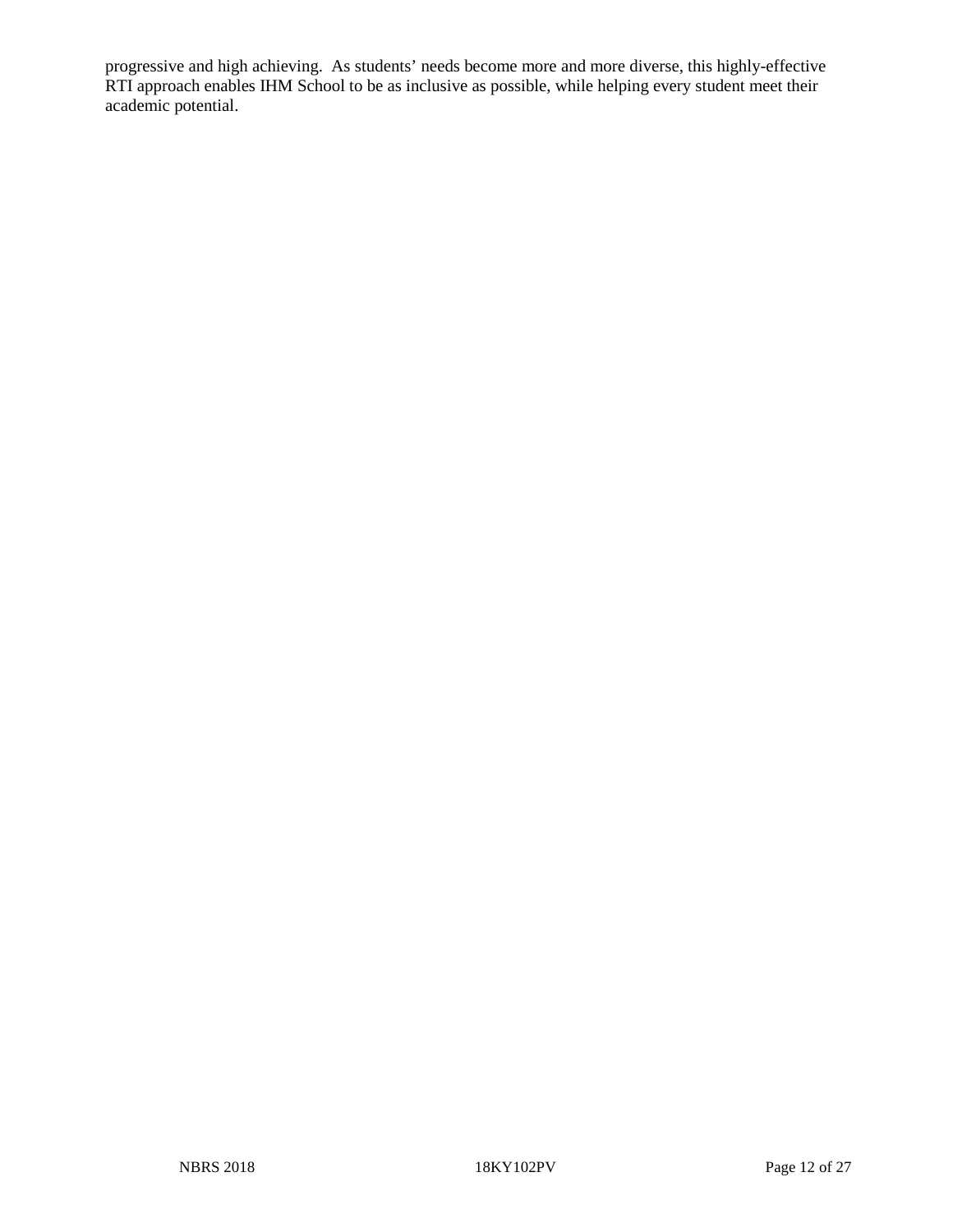### **1. School Climate/Culture:**

Upon entering Immaculate Heart of Mary School, one will immediately recognize its strong sense of family, faith, and community. IHM provides a positive and engaging learning environment where a variety of learners are supported. Teachers strive to use best practice strategies in the classrooms to motivate students to reach their full learning potential. Offering differentiated instruction is IHM's top priority throughout the curriculum. By advancing technology through the 1:1 Chromebook initiative, along with access to iPads, teachers have been enabled to deliver 21st century, state-of-the-art lessons to prepare students for a digital world.

To foster a positive environment that nurtures the academic, social, emotional, and spiritual development of every student, a school-wide faith theme is chosen each year that is integrated into all aspects of our curriculum. For the 2016-2017 school year, the theme was Making God Visible. Students focused each month on a specific virtue that helped to make God visible in the students' daily lives. Faculty members are continually challenged to bring this chosen theme into their classrooms. In addition, students can earn Saint Code Cards. These cards reward students who model the following tenets of faith: Serve, Achieve, Involve, Nurture, Transform. Students are recognized for their exemplary acts of faith. IHM spotlights faith by awarding Saint Awards to students who embody those virtues of faith. Students are recognized for their academic excellence through National Honor Society, Commonwealth Scholars, Duke TIP, and IHM Honor Roll. It is the goal of IHM to foster the total development of each child so that they are formed in both academics and in faith.

Faculty enrich their own faith lives through faculty retreats, Monday morning prayer huddles, daily prayer reflections and Masses/rosaries. In a partnership with the parish, IHM has established an Educational Advisory Board (EAB) to better align communication and provide support for ongoing improvement within the school. This board consists of the pastor and a variety of parishioners who have a vested interest in the school. Selected faculty serve on the Principal Advisory Committee (PAC), which consolidates communication from faculty to be addressed by the EAB. This, therefore, provides a mutual, direct line of communication and support, which, in turn, benefits both parish and school.

#### **2. Engaging Families and Community:**

IHM employs a variety of strategies to partner with parents and the local community to help maximize student success and school improvement. Parental involvement is the foundation of the school culture and helps to develop and deepen each student's Catholic identity.

The school connects with parents using the monthly school newsletter and the Sycamore school management system, which communicates academic progress and students' vital information. Grade levels also send home weekly newsletters that notify parents of upcoming curriculum and important school highlights. IHM facilitates bi-monthly PTO meetings where parents take an active role in the school community. Other communications include daily school emails, Facebook, IHM website, and the Diocesan Messenger newspaper.

In partnership with its Diocesan feeder school, St. Henry District High School, students can enrich their learning in Algebra by earning high school credit on their campus. These students are placed on an advanced track based on their standardized test scores. Students are also able to participate in other St. Henry programs such as athletics, fine arts and faith building opportunities. IHM and Boone County Public Schools collaborate to provide academic support services and evaluations for those students who qualify. More specifically, a Boone County speech therapist serves IHM students who qualify for her services.

Students are provided opportunities to do service learning projects through both the school and community. The Creating Leaders Crew (CLC), National Junior Honor Society (NJHS), and Student Council complete service projects that sponsor collections of backpacks and sleeping bags for the homeless, host a toy drive,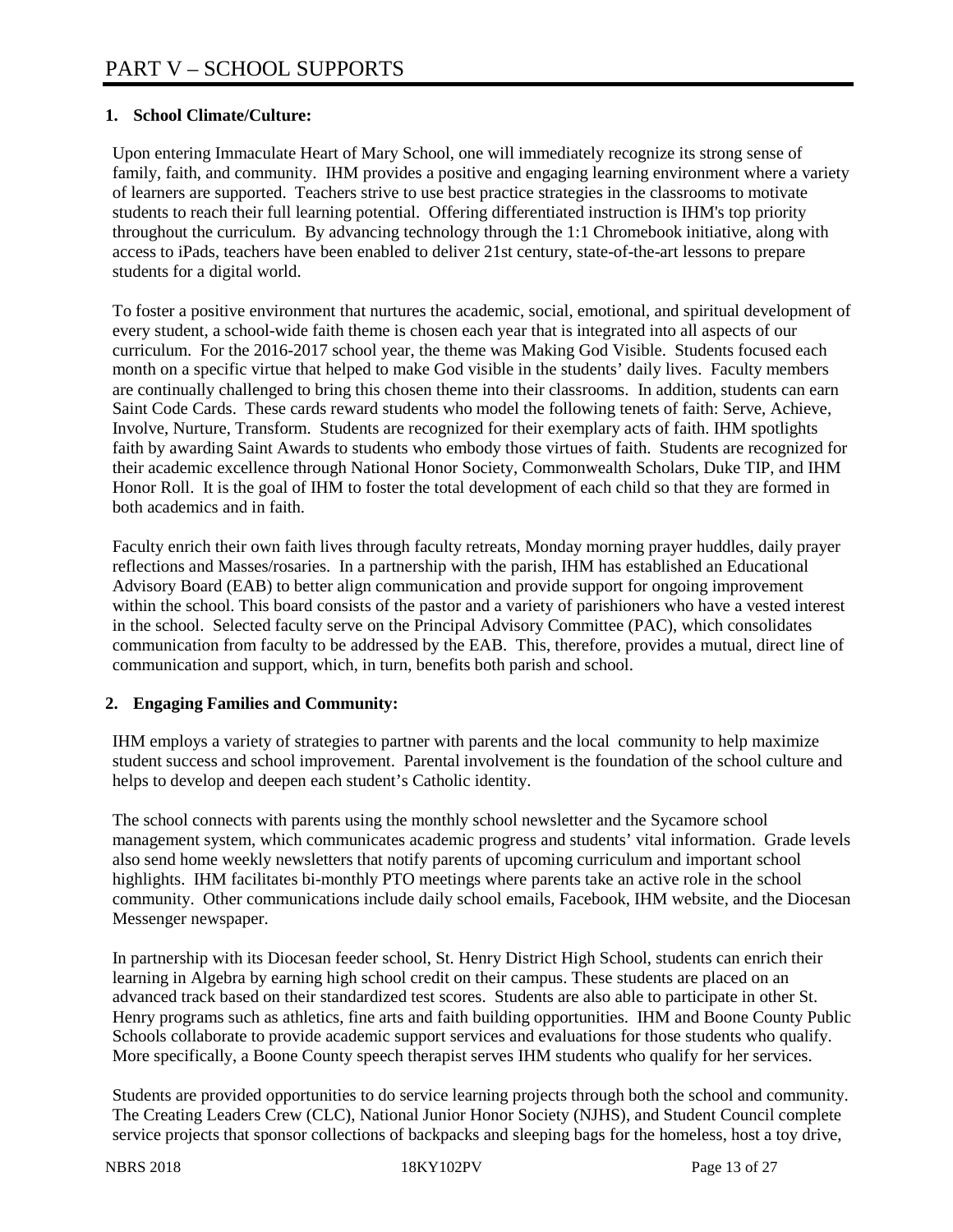and collect food for St. Vincent DePaul. As an entire student body, faculty and parish, IHM packed 93, 312 meals through the Feed My Starving Children program, sponsored by Cross International for families in El Salvador.

Additional opportunities for students to become better connected with members of the community include: Junior High Play, Veterans Day Prayer Service, Catholic Schools Week, Academic Competitions and Showcases. IHM students also participate in a variety of community-based contests such as the Elks' writing contest, 4-H speeches, and Conservation poster contest. IHM strives to build a strong relationship with the surrounding community. Students are taught to give back to the community by being active, civicminded citizens.

### **3. Professional Development:**

IHM teachers work with the administration to determine the most beneficial professional development for both student learning and their own professional areas of growth. Student assessment data and guidelines from the Diocese of Covington are considered when determining professional development options. A key component to the ongoing professional development is the Xavier University PLC (Professional Learning Community) Cohort. Each year, two teachers are chosen to participate by attending monthly meetings and assuming a lead role in implementing and fine tuning the PLC process. They are trained in the latest PLC methodologies, and through their collaboration with other members of the Cohort, they gain valuable insight into the most innovative strategies within education today. These Cohort representatives then become the local subject matter experts who facilitate the continual growth of IHM School in the PLC process.

Along with PLC professional development, IHM teachers participate in a variety of other development opportunities throughout the school year. During the 2016-2017 school year, teachers attended professional development on Go Math, Pearson Literature, Energy Transformation, Classroom Management, PBIS (Positive Behavior Intervention System), and Lego Robotics. Students are directly impacted by each of these sessions as teachers return to the classroom empowered to create engaging lessons. After a group of teachers in K-8 attended the University of Kentucky Lego Robotics professional development, they subsequently trained the rest of the faculty. Since then, all students in K-8 have been engaging in STEM robotic activities throughout the school year. PBIS is another development program that made a major impact on every student and teacher at IHM. Last year, the entire faculty spent a full day evaluating every aspect of IHM School in order to set clear behavior expectations geared toward providing a positive, nurturing environment. All teachers across the school now use PBIS as part of their classroom management. In addition, the administration attends an annual leadership conference as part of their professional growth plan.

As Catholic educators, IHM teachers constantly strive for spiritual growth alongside the academics. During the 2016-2017 school year, the faculty participated in a social justice retreat calling teachers to be the hands and feet of Christ within the community. They also attend a yearly faculty retreat on campus that includes Diocesan priests and deacons as a day of self-reflection and prayer.

Each of these professional development experiences has made a positive impact on student learning, which can be supported by the consistent and documented increase in standardized test scores.

#### **4. School Leadership:**

Immaculate Heart of Mary School administration is committed to a transformational leadership philosophy. The foundation of this philosophy supports leaders who are empathetic, passionate and enthusiastic while being focused on helping all members of the faculty be the best version of themselves possible. Through this strong vision, the IHM administration strives to inspire teachers to raise student expectations and motivate them to work toward achieving learning goals. The administrators foster positive relationships at all levels within the school and challenge the faculty to explore innovative strategies that directly impact student learning. Administrative expectations of faculty members include mutual trust and respect, and direct lines of communication are maintained via an open-door policy.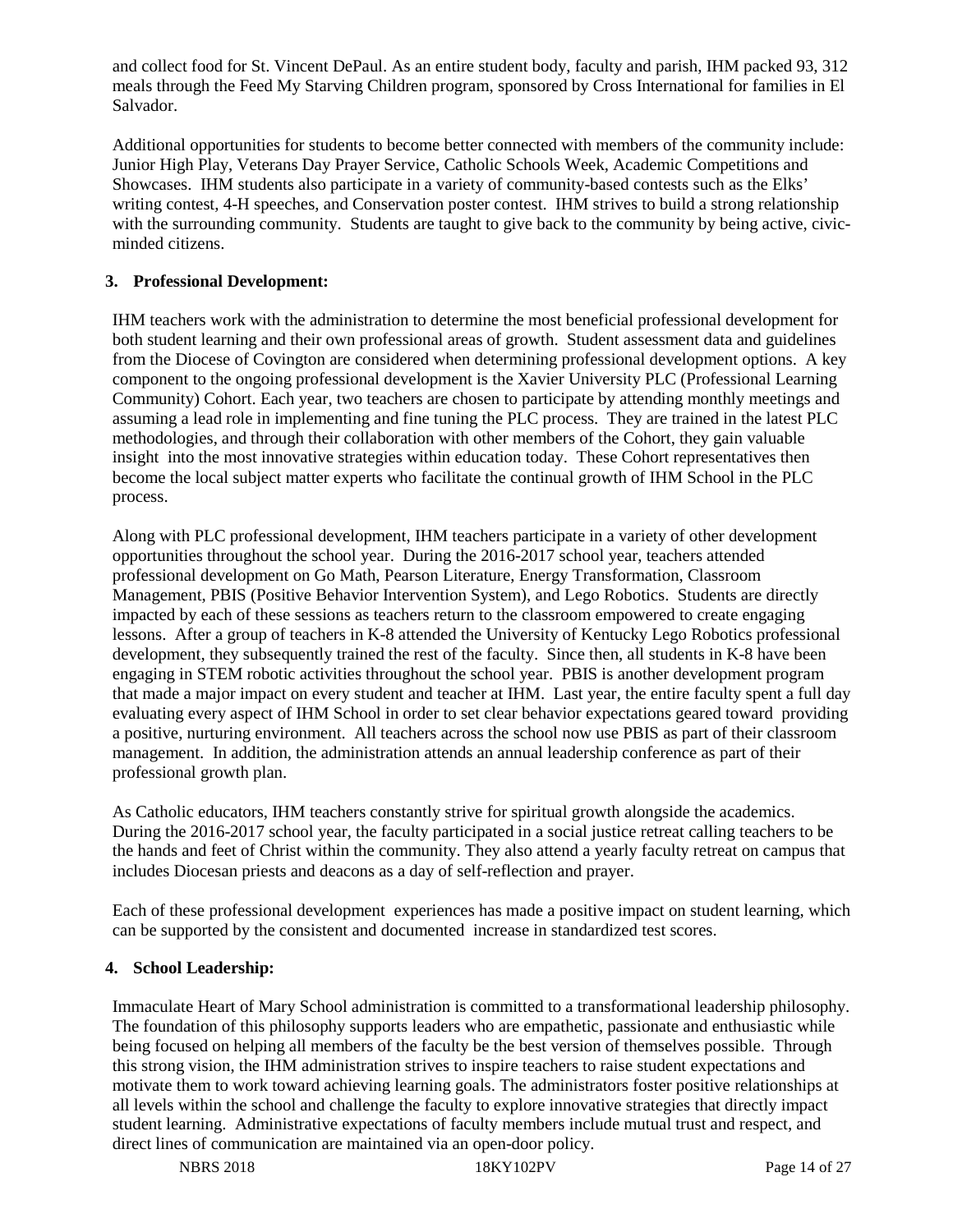The IHM administration fosters this transformational philosophy through the implementation of the Positive Behavioral Intervention and Supports (PBIS) system. There are clear expectations set and followed throughout the school for all stakeholders. Policies are clearly defined, written as expectations and posted throughout the school. This is the proactive approach in which behavioral expectations support the overall school culture aimed at social, emotional and academic success for all students. Another philosophy embraced by IHM school leaders and community is a growth mindset. Unlike a fixed mindset where students' intelligence and talents are stagnant traits, the growth mindset supports the idea that through hard work and dedication, student can achieve. Studies show when a person's focus is shifted from a fixed to a growth mindset, increased motivation and overall achievement are attained. This schoolwide shift in mindset has enabled the administration to instill a love of learning in all students, thus making them lifelong learners willing to take risks.

IHM's Catholic identity calls individuals to be Christ to others. The IHM administration has adopted a servant-leader heart, in addition to the overarching transformational ideology. Administration continually offers opportunities for spiritual growth, both individually and as a faculty "family." By keeping communication open and continually inviting teachers to share their joys and burdens, an overall feeling of support is attained where all members are valued. As a result of this positive relationship, teachers inspire their students to be Christ to others each day.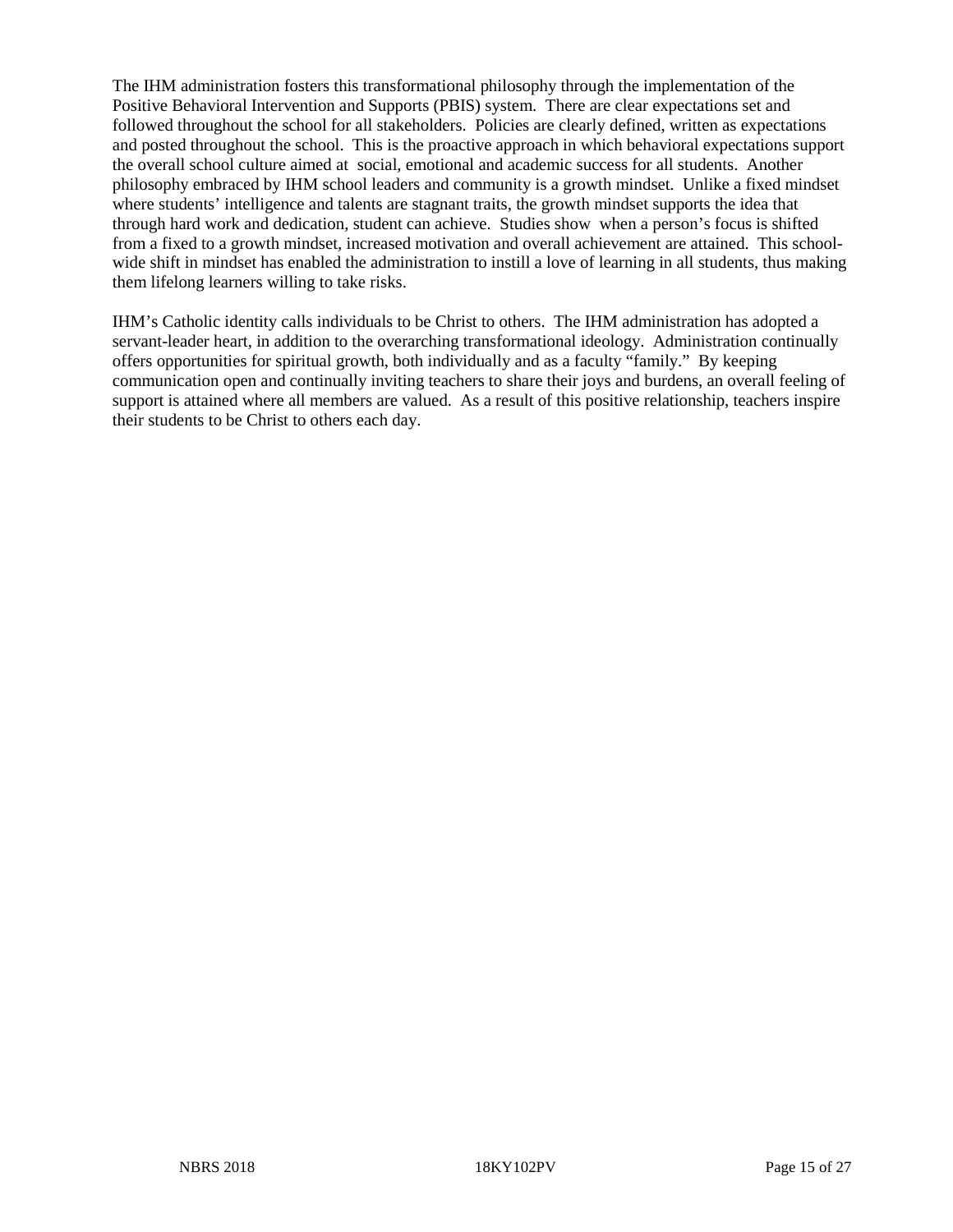# PART VI – STRATEGIES FOR ACADEMIC SUCCESS

As a 2006 Blue Ribbon recipient, Immaculate Heart of Mary School continues to evolve and improve over time. One educational ideology that has led to the overwhelming growth of the school is the involvement in a Professional Learning Community initiative. Teachers have become educated in this philosophy through their partnership with Xavier University's PLC Cohorts for the past nine years. Two faculty representatives participate in the Cohort each year to collaborate with similar schools in the Tri-State area, and then bring that knowledge home to direct IHM's annual SMART goal plan. Through this opportunity, the faculty's mindset has shifted to create a student-centered, collaborative approach where data drives daily instruction. Using the data from formative assessments, grade-level teams can quickly identify students in Tier 1 settings who have mastered specific skills and those who need strategic interventions. Those students not achieving mastery, are placed in an Intervention Block to work with instructional specialists in a small group setting. Those students achieving mastery are then enriched in extension activities.

Through the PLC process, IHM has transformed from a classroom island mentality to working, collaborative grade level teams. These grade level teams meet weekly to discuss the following: student data that drives instruction, essential skills, formative and summative assessments, strategies for improving Tier 1 instruction, and ways to best utilize Tier 3 Intervention Blocks and resources. During this meeting, teachers follow established team norms that keep them focused on student learning and data, and not the logistical needs of a grade level.

In addition to the weekly meetings, the faculty also meet monthly as vertical content teams. Established norms are once again utilized to focus the discussions on the following topics: alignment of our essential skills, curriculum pacing guides, and effective Tier 1 best practices.

IHM's PLC journey has elevated its faculty's understanding of student learning and achievement through application of best practices. Overall, IHM School is immersed in the philosophy of meeting the individualized needs of every learner and helping them reach higher to achieve their fullest potential.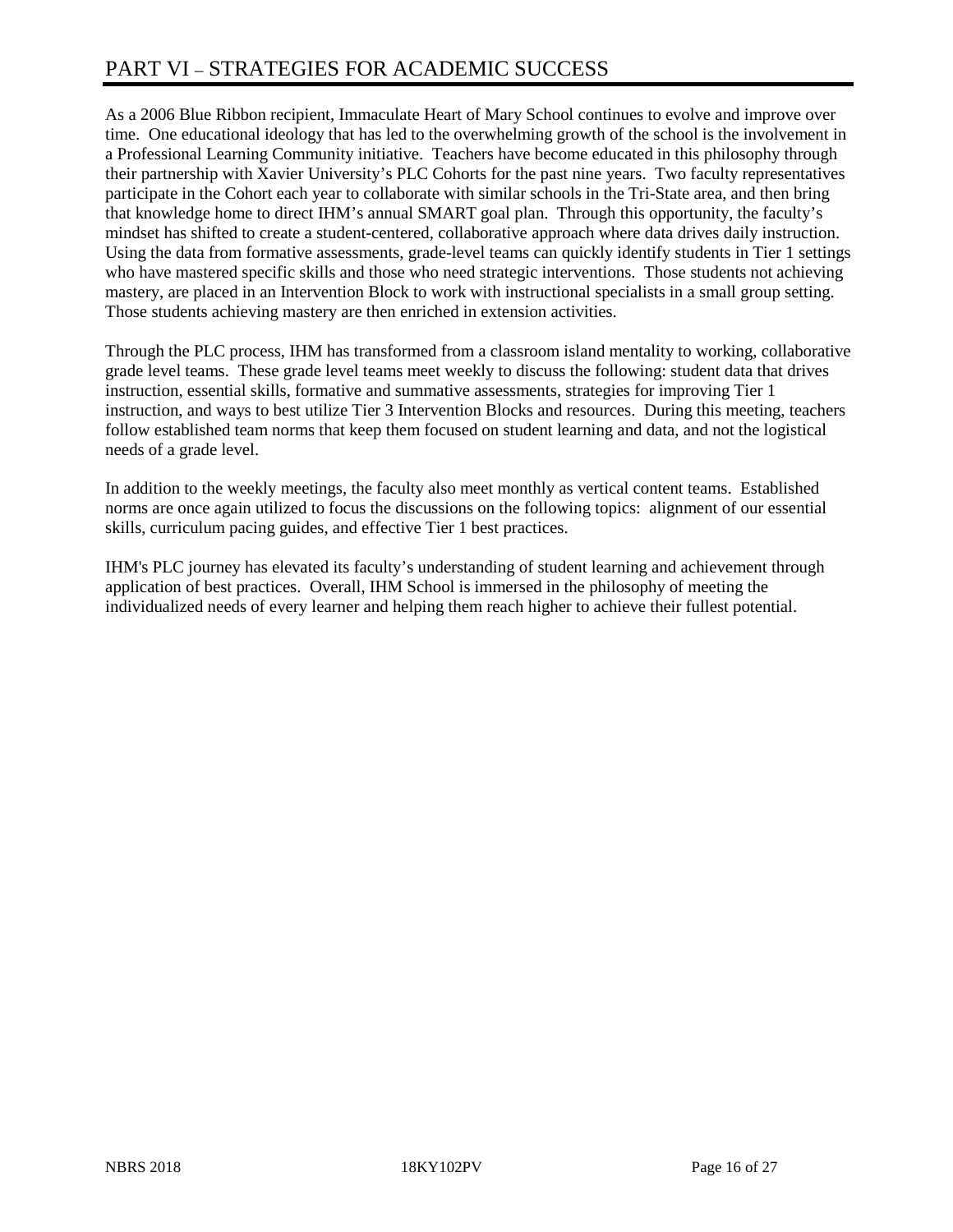# PART VII – NON-PUBLIC SCHOOL INFORMATION

1. Non-public school association(s): Catholic

Identify the religious or independent associations, if any, to which the school belongs. Select the primary association first.

| 2. | Does the school have nonprofit, tax-exempt $(501(c)(3))$ status?                                       | Yes X  | No. |
|----|--------------------------------------------------------------------------------------------------------|--------|-----|
| 3. | What is the educational cost per student?<br>(School budget divided by enrollment)                     | \$5000 |     |
| 4. | What is the average financial aid per student?                                                         | \$245  |     |
| 5. | What percentage of the annual budget is devoted to<br>scholarship assistance and/or tuition reduction? | 5%     |     |
| 6. | What percentage of the student body receives<br>scholarship assistance, including tuition reduction?   | 13%    |     |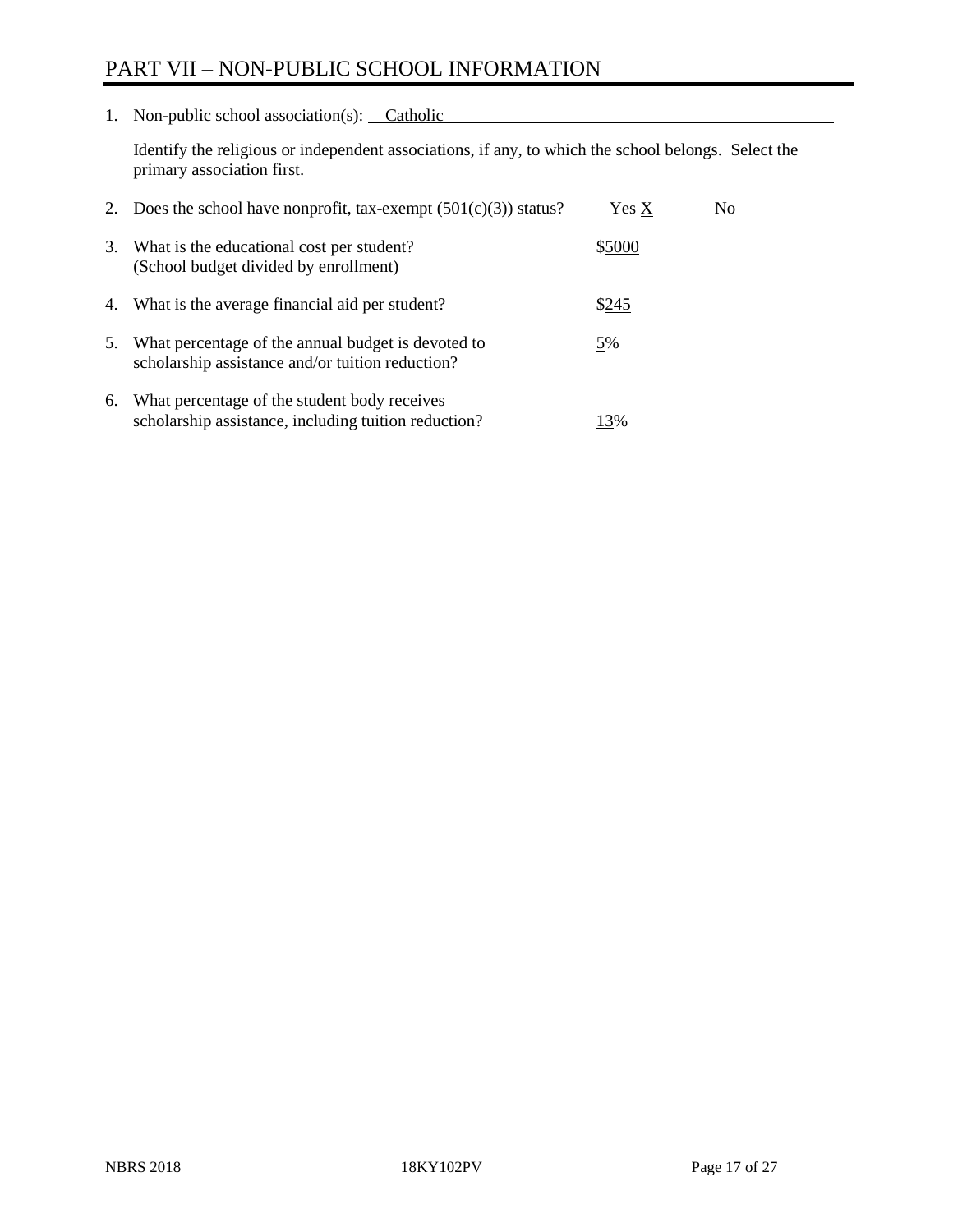# PART VIII – ASSESSMENT RESULTS FOR NORM-REFERENCED TESTS

### **REFERENCED BY NATIONAL NORMS**

| <b>Subject:</b> Math                  | <b>Test:</b> Terra Nova 3                    | <b>Grade:</b> 3                      |
|---------------------------------------|----------------------------------------------|--------------------------------------|
| <b>Edition/Publication Year: 2011</b> | <b>Publisher:</b> CTB McGraw-<br><u>Hill</u> | Scores are reported here<br>as: NCEs |

| School Year                                | 2016-2017 |
|--------------------------------------------|-----------|
| Testing month                              | Mar       |
| <b>SCHOOL SCORES</b>                       |           |
| <b>Average Score</b>                       | 80        |
| Number of students tested                  | 52        |
| Percent of total students tested           | 100       |
| Number of students alternatively assessed  | $\theta$  |
| Percent of students alternatively assessed | 0         |
| <b>SUBGROUP SCORES</b>                     |           |
| 1. Other 1                                 |           |
| <b>Average Score</b>                       |           |
| Number of students tested                  |           |
| 2. Other 2                                 |           |
| <b>Average Score</b>                       |           |
| Number of students tested                  |           |
| 3. Other 3                                 |           |
| <b>Average Score</b>                       |           |
| Number of students tested                  |           |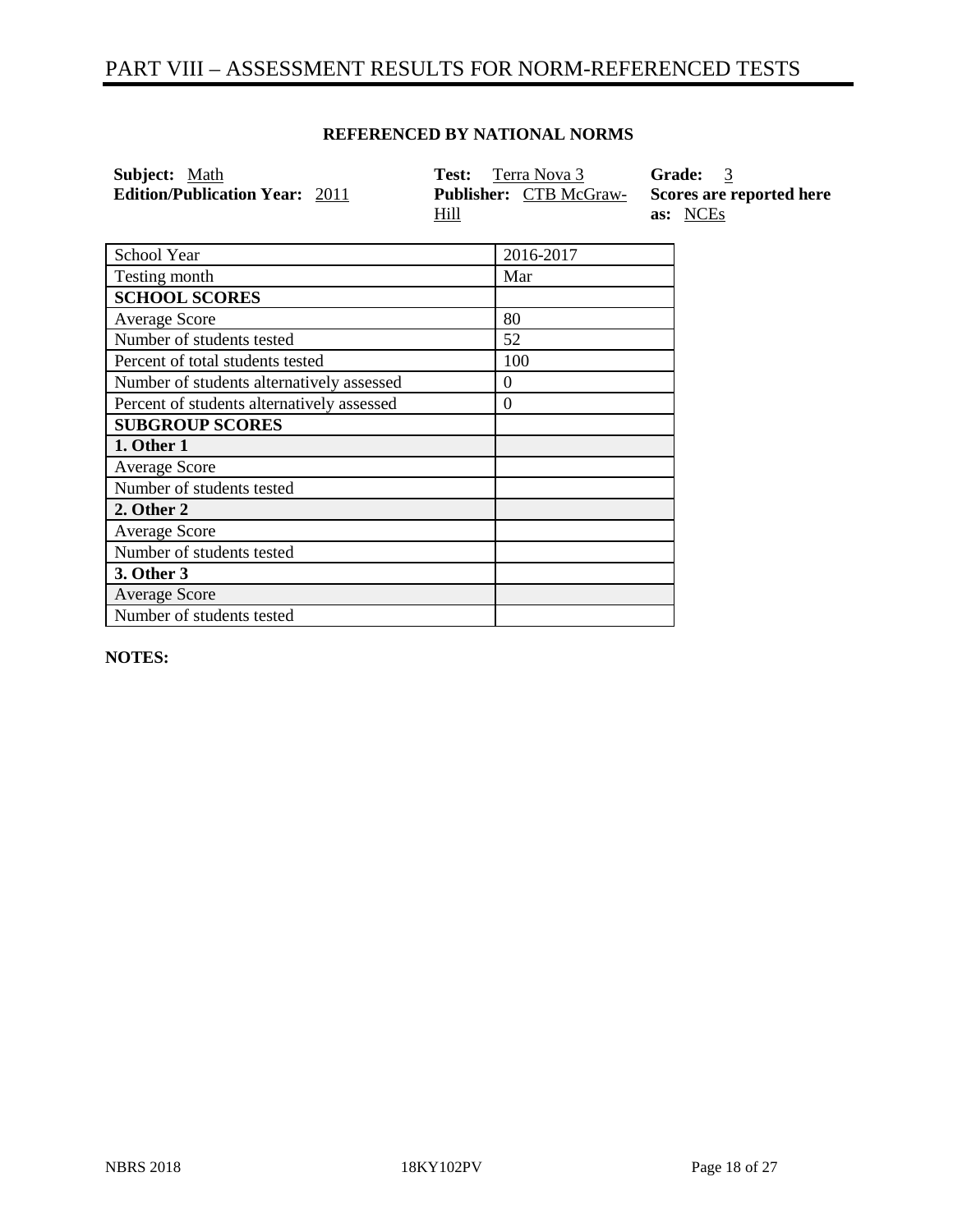| <b>Subject:</b> Math                  | <b>Test:</b> Terra Nova 3     | <b>Grade:</b> 4          |
|---------------------------------------|-------------------------------|--------------------------|
| <b>Edition/Publication Year: 2011</b> | <b>Publisher:</b> CTB McGraw- | Scores are reported here |
|                                       | Hill                          | as: NCEs                 |

| School Year                                | 2016-2017 |
|--------------------------------------------|-----------|
| Testing month                              | Mar       |
| <b>SCHOOL SCORES</b>                       |           |
| <b>Average Score</b>                       | 67        |
| Number of students tested                  | 60        |
| Percent of total students tested           | 100       |
| Number of students alternatively assessed  | $\theta$  |
| Percent of students alternatively assessed | $\Omega$  |
| <b>SUBGROUP SCORES</b>                     |           |
| 1. Other 1                                 |           |
| <b>Average Score</b>                       |           |
| Number of students tested                  |           |
| 2. Other 2                                 |           |
| <b>Average Score</b>                       |           |
| Number of students tested                  |           |
| <b>3. Other 3</b>                          |           |
| <b>Average Score</b>                       |           |
| Number of students tested                  |           |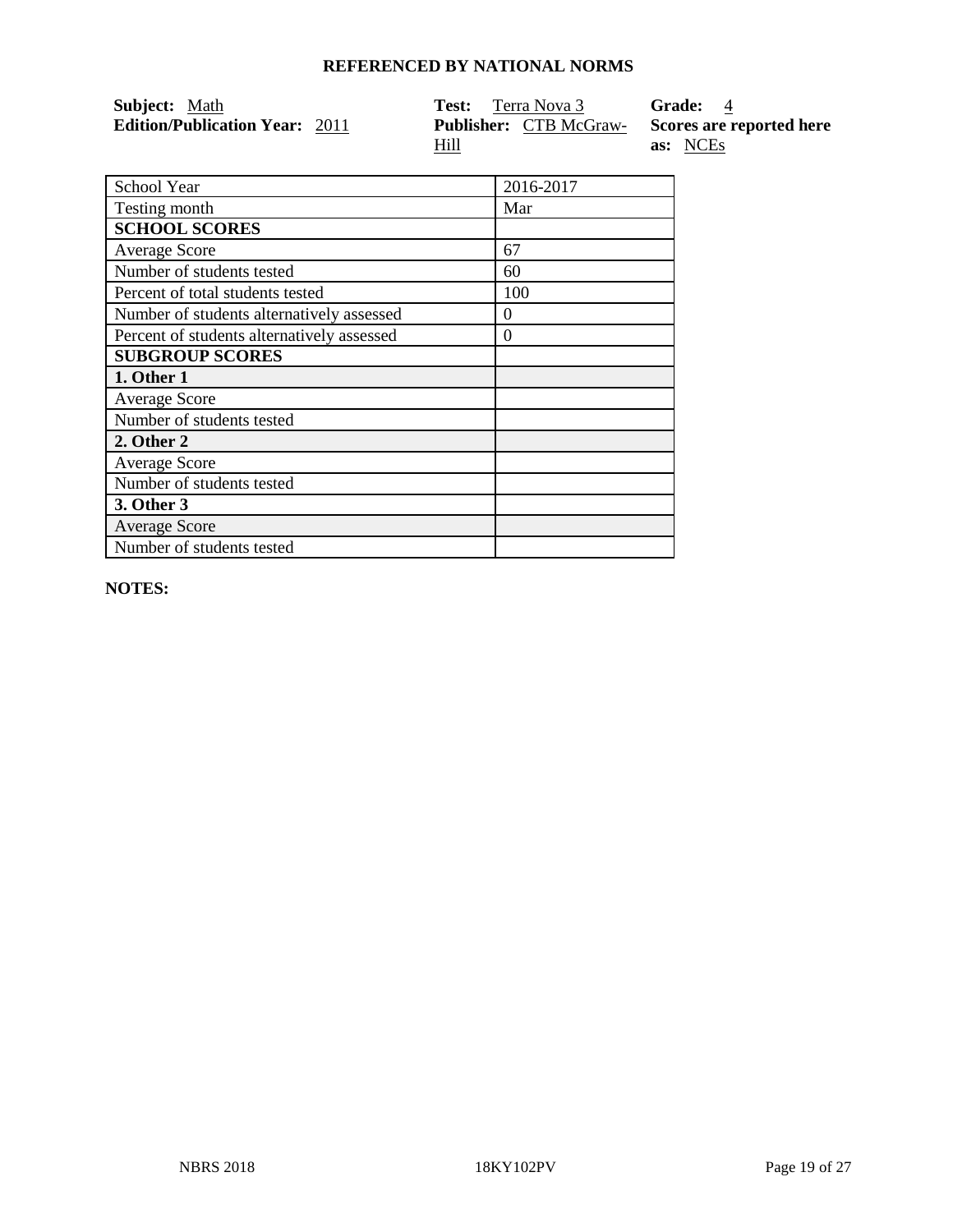| <b>Subject:</b> Math                  | <b>Test:</b> Terra Nova 3     | Grade: 5                 |
|---------------------------------------|-------------------------------|--------------------------|
| <b>Edition/Publication Year: 2011</b> | <b>Publisher:</b> CTB McGraw- | Scores are reported here |
|                                       | Hill                          | as: NCEs                 |

| School Year                                | 2016-2017 |
|--------------------------------------------|-----------|
| Testing month                              | Mar       |
| <b>SCHOOL SCORES</b>                       |           |
| <b>Average Score</b>                       | 80        |
| Number of students tested                  | 65        |
| Percent of total students tested           | 100       |
| Number of students alternatively assessed  | $\theta$  |
| Percent of students alternatively assessed | $\Omega$  |
| <b>SUBGROUP SCORES</b>                     |           |
| 1. Other 1                                 |           |
| <b>Average Score</b>                       |           |
| Number of students tested                  |           |
| 2. Other 2                                 |           |
| <b>Average Score</b>                       |           |
| Number of students tested                  |           |
| <b>3. Other 3</b>                          |           |
| <b>Average Score</b>                       |           |
| Number of students tested                  |           |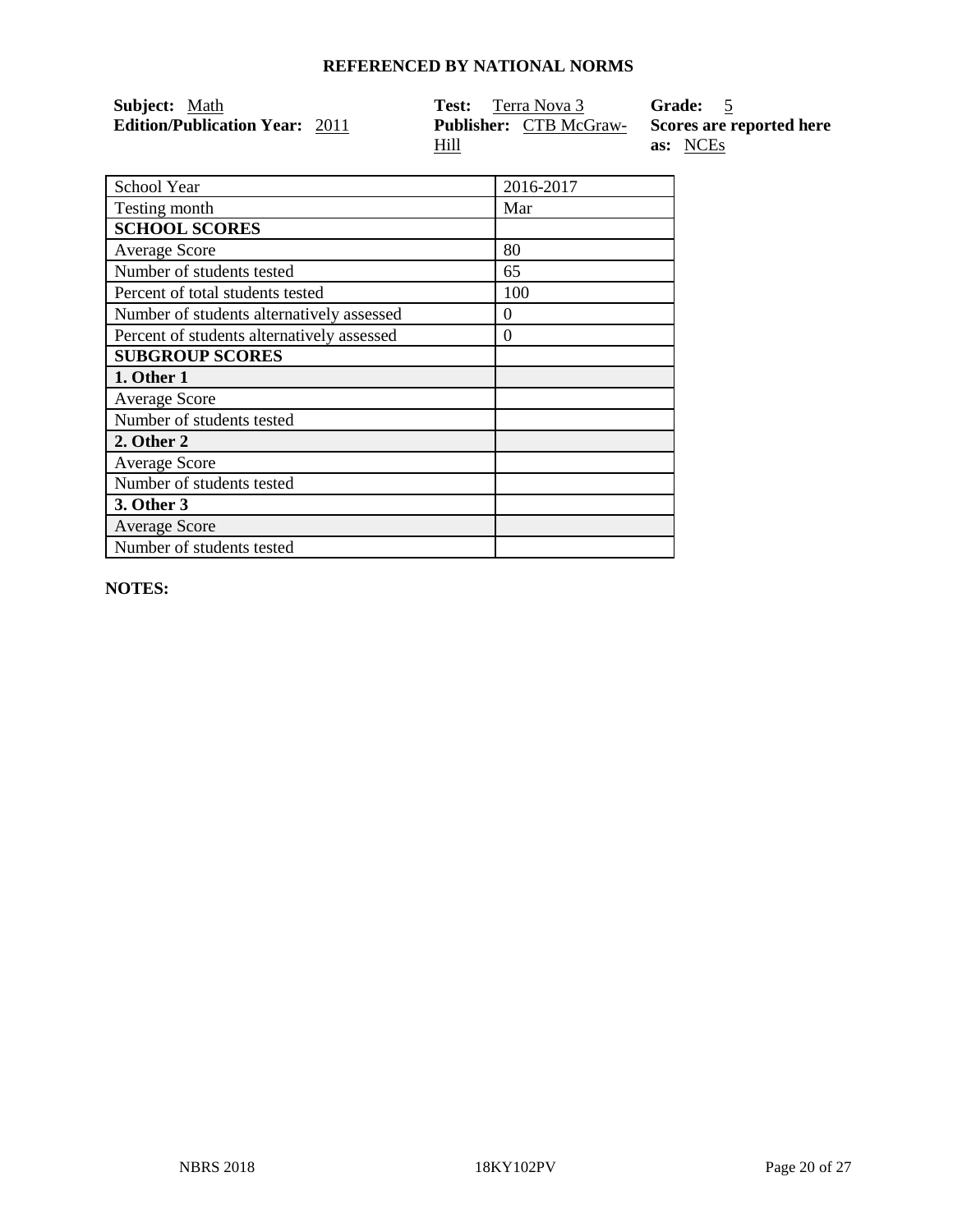| <b>Subject:</b> Math                  | <b>Test:</b> Terra Nova 3     | Grade: 6                 |
|---------------------------------------|-------------------------------|--------------------------|
| <b>Edition/Publication Year: 2011</b> | <b>Publisher:</b> CTB McGraw- | Scores are reported here |
|                                       | Hill                          | as: NCEs                 |

| School Year                                | 2016-2017 |
|--------------------------------------------|-----------|
| Testing month                              | Mar       |
| <b>SCHOOL SCORES</b>                       |           |
| <b>Average Score</b>                       | 74        |
| Number of students tested                  | 63        |
| Percent of total students tested           | 100       |
| Number of students alternatively assessed  | $\theta$  |
| Percent of students alternatively assessed | $\Omega$  |
| <b>SUBGROUP SCORES</b>                     |           |
| 1. Other 1                                 |           |
| <b>Average Score</b>                       |           |
| Number of students tested                  |           |
| 2. Other 2                                 |           |
| <b>Average Score</b>                       |           |
| Number of students tested                  |           |
| <b>3. Other 3</b>                          |           |
| <b>Average Score</b>                       |           |
| Number of students tested                  |           |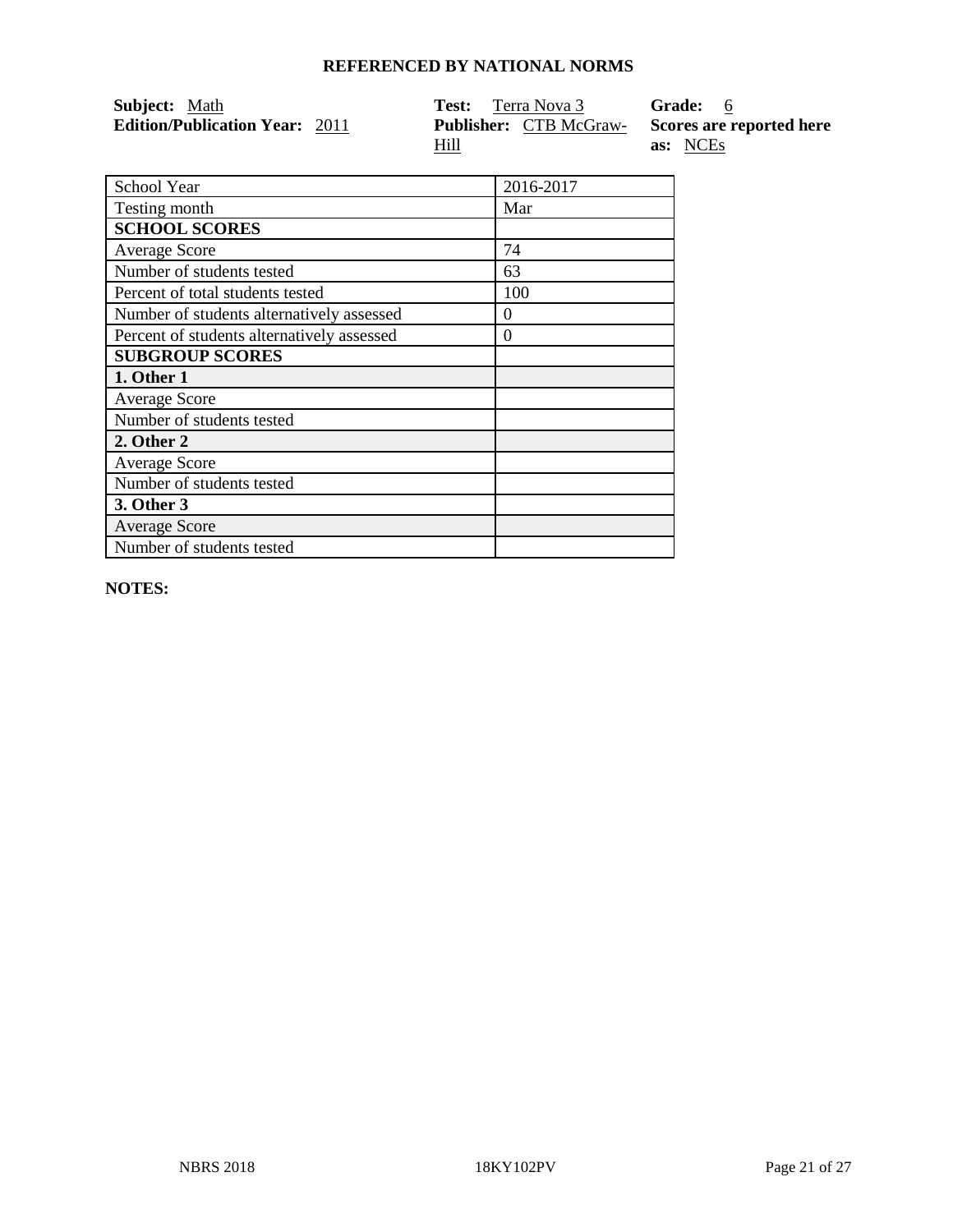| <b>Subject:</b> Math                  | <b>Test:</b> Terra Nova 3     | <b>Grade:</b>            |
|---------------------------------------|-------------------------------|--------------------------|
| <b>Edition/Publication Year: 2011</b> | <b>Publisher:</b> CTB McGraw- | Scores are reported here |
|                                       | Hill                          | as: NCEs                 |

| School Year                                | 2016-2017 |
|--------------------------------------------|-----------|
| Testing month                              | Mar       |
| <b>SCHOOL SCORES</b>                       |           |
| <b>Average Score</b>                       | 84        |
| Number of students tested                  | 69        |
| Percent of total students tested           | 100       |
| Number of students alternatively assessed  | $\theta$  |
| Percent of students alternatively assessed | $\Omega$  |
| <b>SUBGROUP SCORES</b>                     |           |
| 1. Other 1                                 |           |
| <b>Average Score</b>                       |           |
| Number of students tested                  |           |
| 2. Other 2                                 |           |
| <b>Average Score</b>                       |           |
| Number of students tested                  |           |
| <b>3. Other 3</b>                          |           |
| <b>Average Score</b>                       |           |
| Number of students tested                  |           |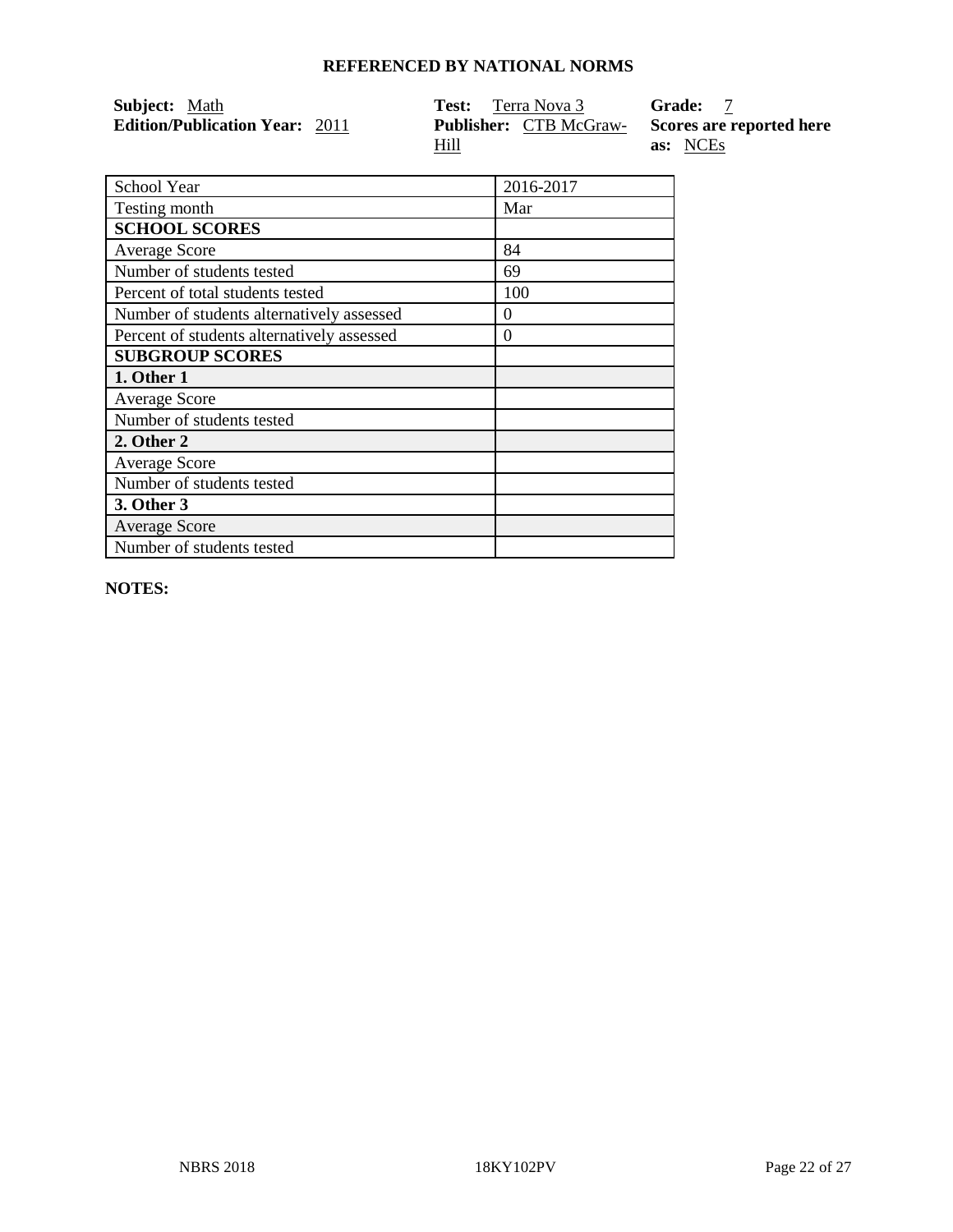| <b>Subject:</b> Reading/ELA           | <b>Test:</b> Terra Nova 3                             | Grade: 3 |
|---------------------------------------|-------------------------------------------------------|----------|
| <b>Edition/Publication Year: 2011</b> | <b>Publisher:</b> CTB McGraw-Scores are reported here |          |
|                                       | Hill                                                  | as: NCEs |

| School Year                                | 2016-2017 |
|--------------------------------------------|-----------|
| Testing month                              | Mar       |
| <b>SCHOOL SCORES</b>                       |           |
| <b>Average Score</b>                       | 74        |
| Number of students tested                  | 52        |
| Percent of total students tested           | 100       |
| Number of students alternatively assessed  | $\theta$  |
| Percent of students alternatively assessed | $\Omega$  |
| <b>SUBGROUP SCORES</b>                     |           |
| 1. Other 1                                 |           |
| <b>Average Score</b>                       |           |
| Number of students tested                  |           |
| 2. Other 2                                 |           |
| <b>Average Score</b>                       |           |
| Number of students tested                  |           |
| <b>3. Other 3</b>                          |           |
| <b>Average Score</b>                       |           |
| Number of students tested                  |           |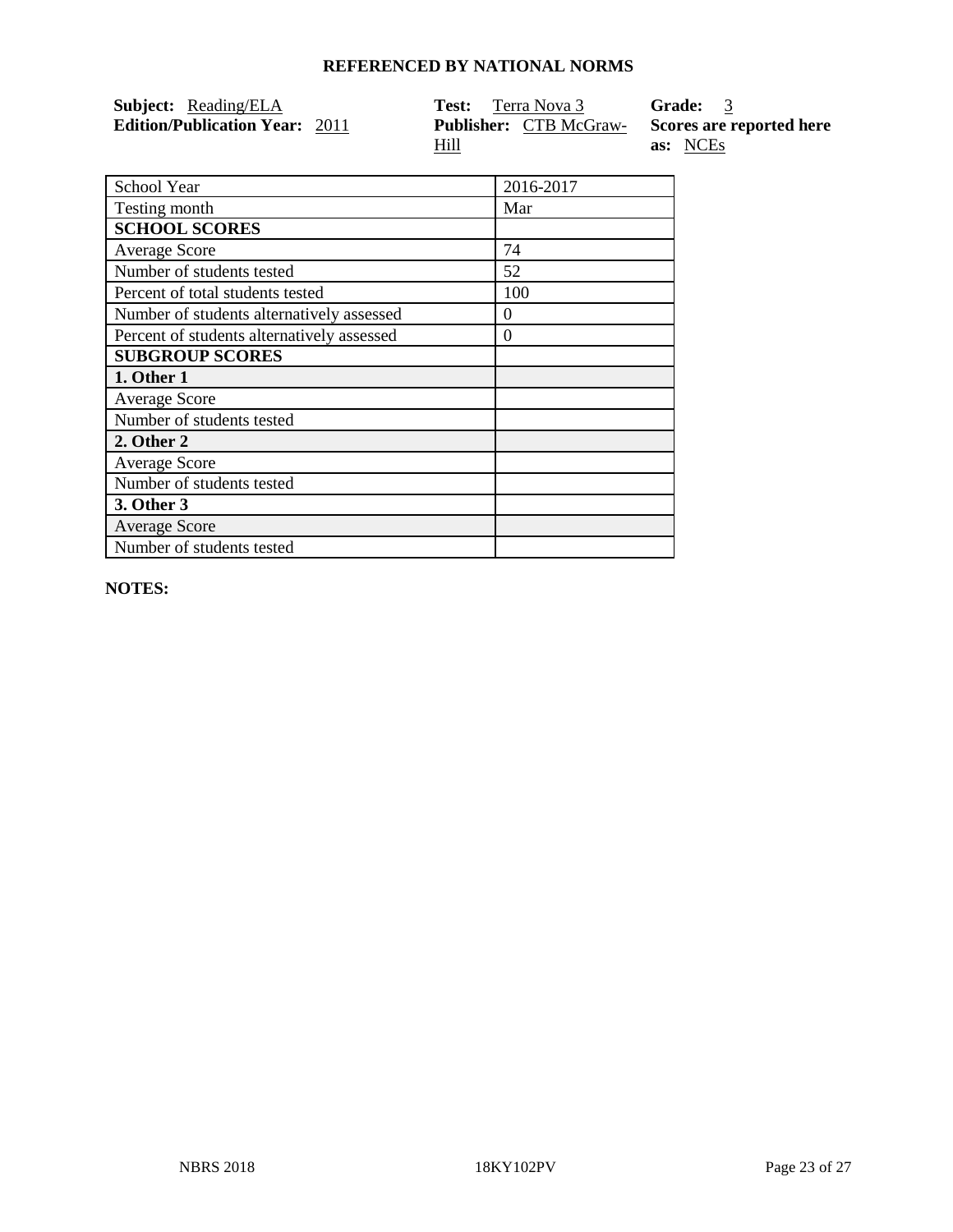| <b>Subject:</b> Reading/ELA           | <b>Test:</b> Terra Nova 3     | Grade: 4                 |
|---------------------------------------|-------------------------------|--------------------------|
| <b>Edition/Publication Year: 2011</b> | <b>Publisher:</b> CTB McGraw- | Scores are reported here |
|                                       | Hill                          | as: NCEs                 |

| School Year                                | 2016-2017 |
|--------------------------------------------|-----------|
| Testing month                              | Mar       |
| <b>SCHOOL SCORES</b>                       |           |
| <b>Average Score</b>                       | 80        |
| Number of students tested                  | 60        |
| Percent of total students tested           | 100       |
| Number of students alternatively assessed  | $\theta$  |
| Percent of students alternatively assessed | $\Omega$  |
| <b>SUBGROUP SCORES</b>                     |           |
| 1. Other 1                                 |           |
| <b>Average Score</b>                       |           |
| Number of students tested                  |           |
| 2. Other 2                                 |           |
| <b>Average Score</b>                       |           |
| Number of students tested                  |           |
| 3. Other 3                                 |           |
| <b>Average Score</b>                       |           |
| Number of students tested                  |           |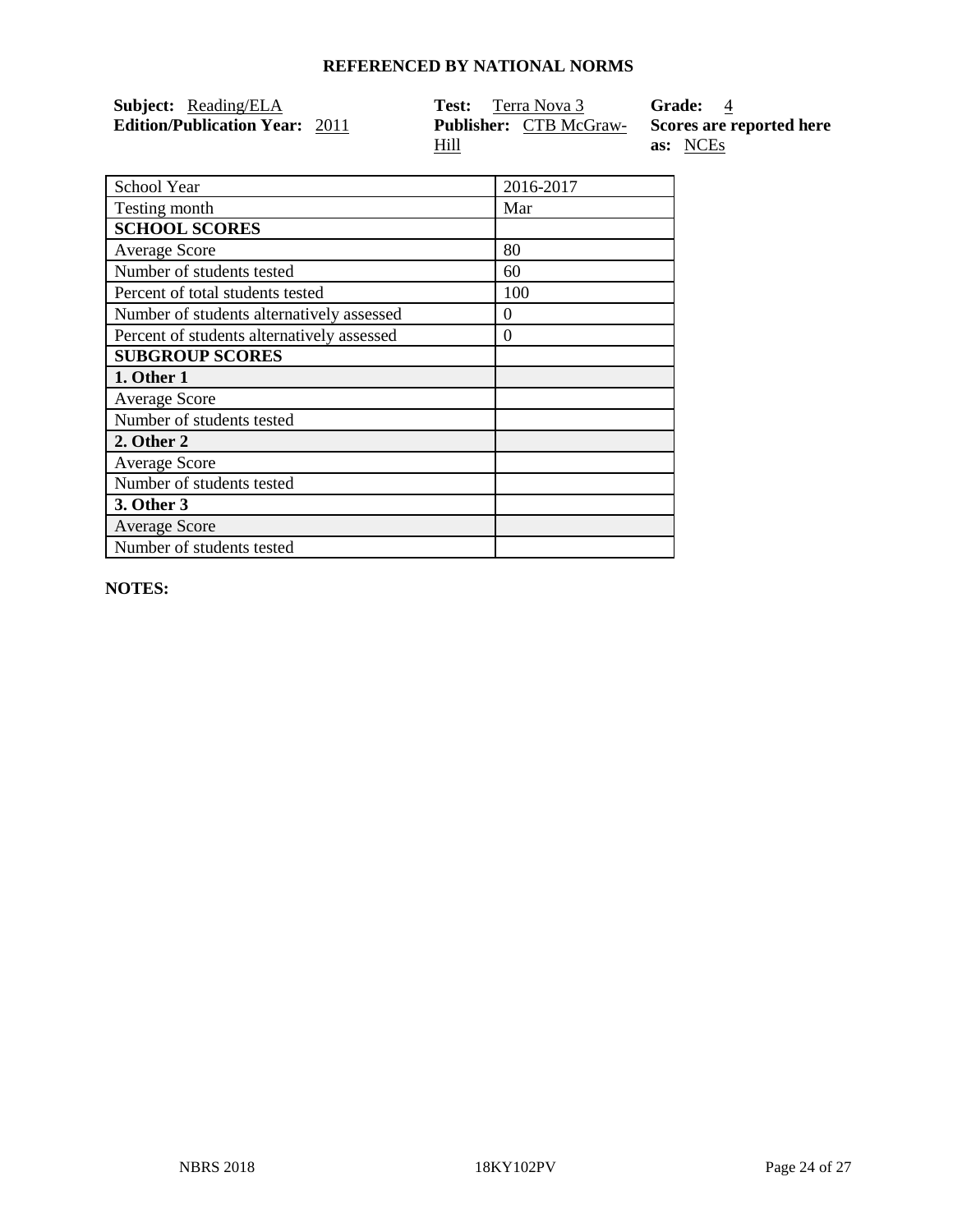| <b>Subject:</b> Reading/ELA           | <b>Test:</b> Terra Nova 3                             | Grade: 5 |
|---------------------------------------|-------------------------------------------------------|----------|
| <b>Edition/Publication Year: 2011</b> | <b>Publisher:</b> CTB McGraw-Scores are reported here |          |
|                                       | Hill                                                  | as: NCEs |

| School Year                                | 2016-2017 |
|--------------------------------------------|-----------|
| Testing month                              | Mar       |
| <b>SCHOOL SCORES</b>                       |           |
| <b>Average Score</b>                       | 80        |
| Number of students tested                  | 65        |
| Percent of total students tested           | 100       |
| Number of students alternatively assessed  | $\theta$  |
| Percent of students alternatively assessed | $\Omega$  |
| <b>SUBGROUP SCORES</b>                     |           |
| 1. Other 1                                 |           |
| <b>Average Score</b>                       |           |
| Number of students tested                  |           |
| 2. Other 2                                 |           |
| <b>Average Score</b>                       |           |
| Number of students tested                  |           |
| <b>3. Other 3</b>                          |           |
| <b>Average Score</b>                       |           |
| Number of students tested                  |           |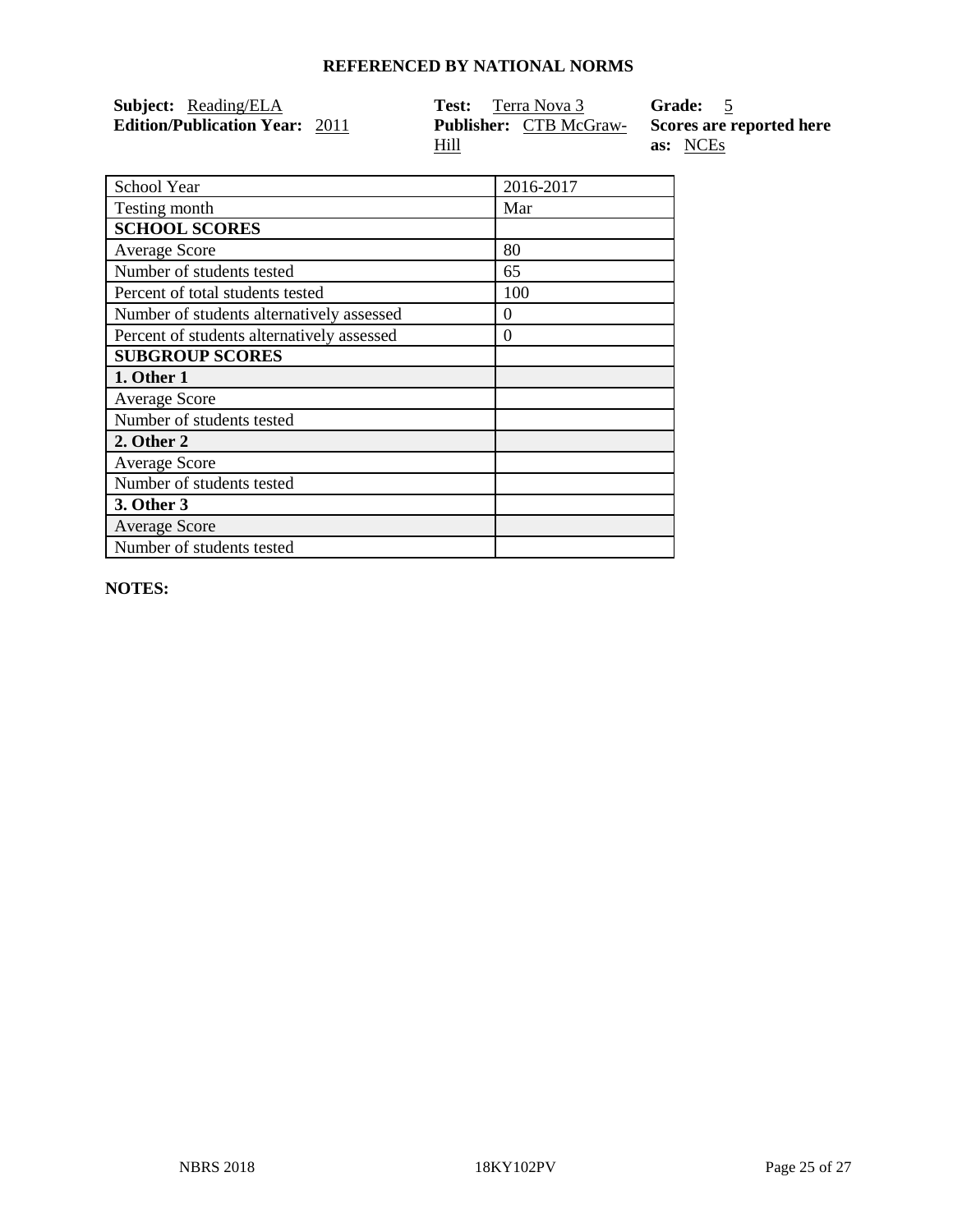| <b>Subject:</b> Reading/ELA           | <b>Test:</b> Terra Nova 3                             | Grade: 6 |
|---------------------------------------|-------------------------------------------------------|----------|
| <b>Edition/Publication Year: 2011</b> | <b>Publisher:</b> CTB McGraw-Scores are reported here |          |
|                                       | Hill                                                  | as: NCEs |

| School Year                                | 2016-2017 |
|--------------------------------------------|-----------|
| Testing month                              | Mar       |
| <b>SCHOOL SCORES</b>                       |           |
| <b>Average Score</b>                       | 85        |
| Number of students tested                  | 63        |
| Percent of total students tested           | 100       |
| Number of students alternatively assessed  | $\theta$  |
| Percent of students alternatively assessed | $\Omega$  |
| <b>SUBGROUP SCORES</b>                     |           |
| 1. Other 1                                 |           |
| <b>Average Score</b>                       |           |
| Number of students tested                  |           |
| 2. Other 2                                 |           |
| <b>Average Score</b>                       |           |
| Number of students tested                  |           |
| 3. Other 3                                 |           |
| <b>Average Score</b>                       |           |
| Number of students tested                  |           |